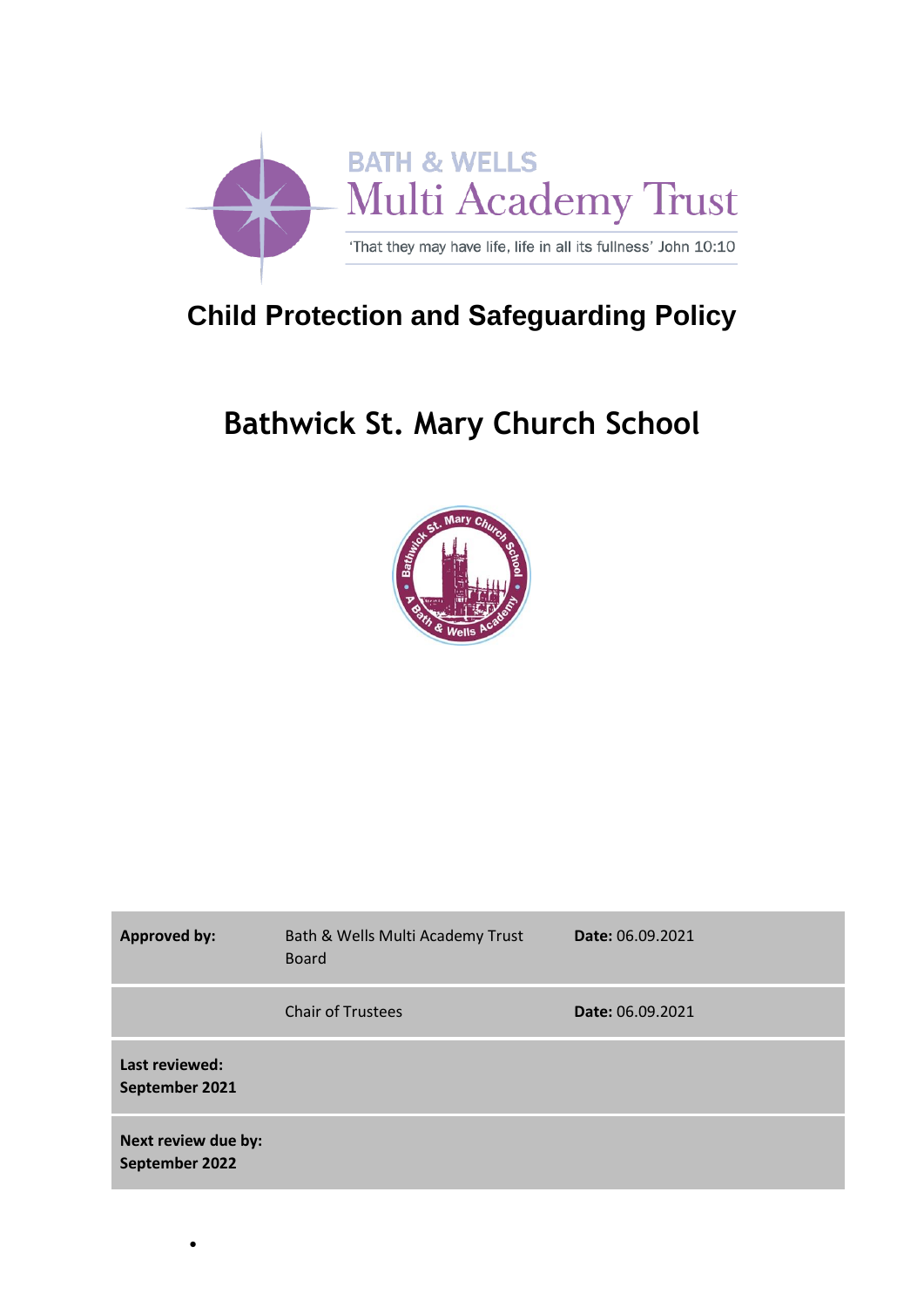

## **CONTENTS**

| 1  |                                                                                 |  |
|----|---------------------------------------------------------------------------------|--|
| 2  |                                                                                 |  |
| 3  |                                                                                 |  |
| 4  |                                                                                 |  |
| 5  |                                                                                 |  |
| 6  |                                                                                 |  |
| 7  |                                                                                 |  |
| 8  |                                                                                 |  |
| 9  |                                                                                 |  |
| 10 | Child Criminal Exploitation (CCE) and Child Sexual Exploitation (CSE)  9        |  |
| 11 |                                                                                 |  |
| 12 |                                                                                 |  |
| 13 |                                                                                 |  |
| 14 |                                                                                 |  |
| 15 |                                                                                 |  |
| 16 |                                                                                 |  |
| 17 |                                                                                 |  |
| 18 | Allegations and concerns raised in relation to staff, supply staff, contractors |  |
|    |                                                                                 |  |
| 20 |                                                                                 |  |
| 21 |                                                                                 |  |
|    |                                                                                 |  |
|    |                                                                                 |  |
| 24 |                                                                                 |  |
| 25 |                                                                                 |  |
|    |                                                                                 |  |
| 27 |                                                                                 |  |
| 28 |                                                                                 |  |
|    |                                                                                 |  |
|    |                                                                                 |  |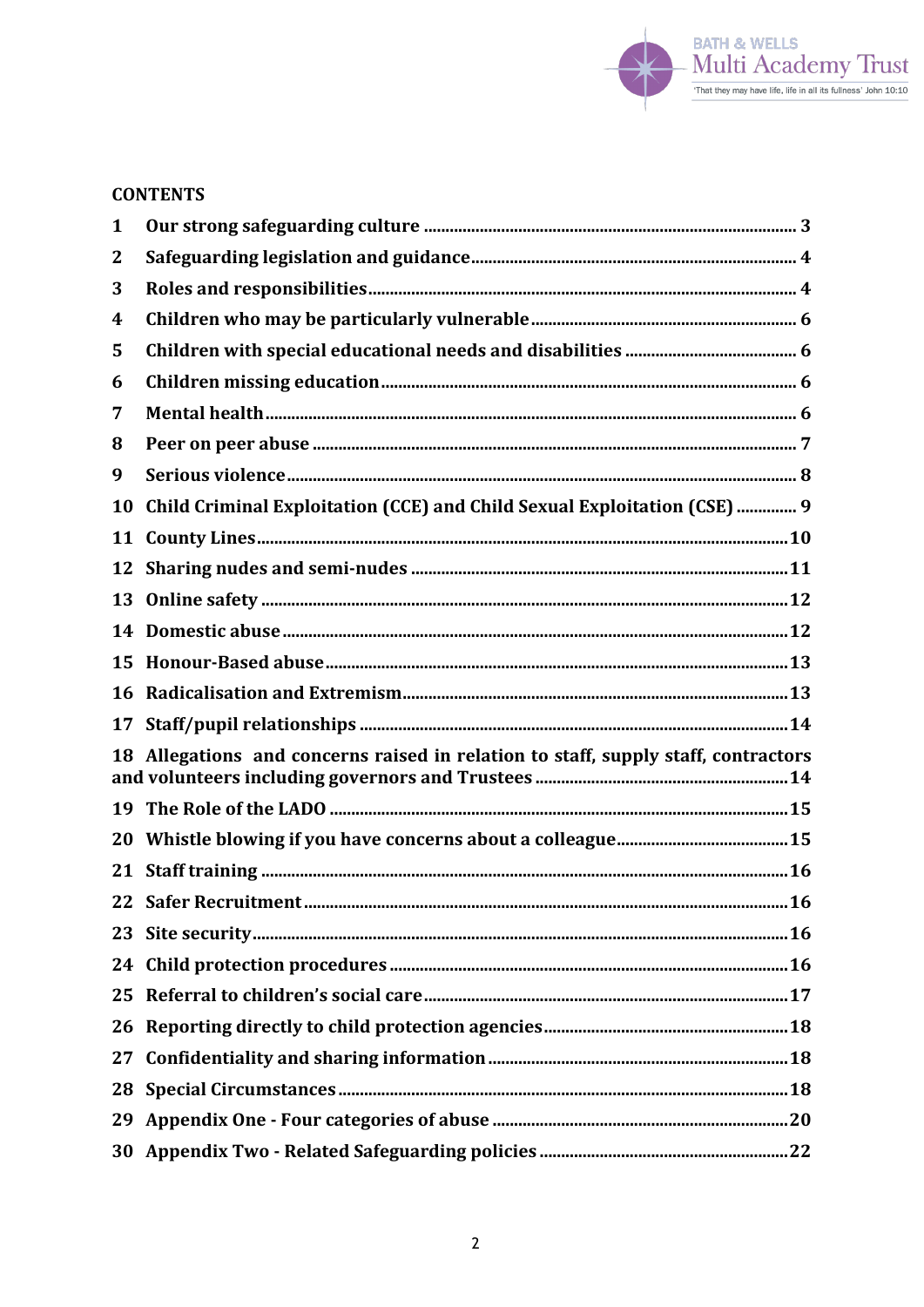

### <span id="page-2-0"></span>**1 Our strong safeguarding culture**

- 1.1 Why it is important
	- 1.1.1 Safeguarding is everyone's responsibility and it is the duty of the school to safeguard and promote the welfare of children. This is our core safeguarding principle.
	- 1.1.2 In adhering to this principle we focus on providing a safe and welcoming environment for all of our children regardless of age, ability, culture, race, language, religion, gender identity or sexual identity. All of our children have equal rights to support and protection.
	- 1.1.3 One of the cornerstones of our safeguarding culture is this policy and the procedures contained within it. This policy applies to all staff, volunteers and trustees and governors, all of whom are trained upon its contents and on their safeguarding duties. We update this policy at least annually to reflect changes to law and guidance and best practice.
	- 1.1.4 This policy should be read alongside our other safeguarding policies, which are set out in Appendix Two.
- 1.2 What it means for our pupils
	- 1.2.1 We work with our local safeguarding partners to promote the welfare of children and protect them from harm. This includes providing a co-ordinated offer of **early help**  when additional needs of children are identified and contributing to inter-agency plans which provide additional support to the child.
	- 1.2.2 All of our staff have an equal responsibility to act on any suspicion or disclosure that may indicate that a child is at risk of harm. Any pupils or staff involved in child protection or safeguarding issue will receive appropriate support.
	- 1.2.3 Our strong safeguarding culture ensures that we treat all pupils with respect and involve them in decisions that affect them. We encourage positive, respectful and safe behaviour among pupils and we set a good example by conducting ourselves appropriately.
	- 1.2.4 Identifying safeguarding and child protection concerns often begin with recognising changes in pupils' behaviour and knowing that these changes may be signs of abuse, neglect or exploitation. Challenging behaviour may be an indicator of abuse.
	- 1.2.5 All of our staff will reassure children that their concerns and disclosures will be taken seriously and that they will be supported and kept safe.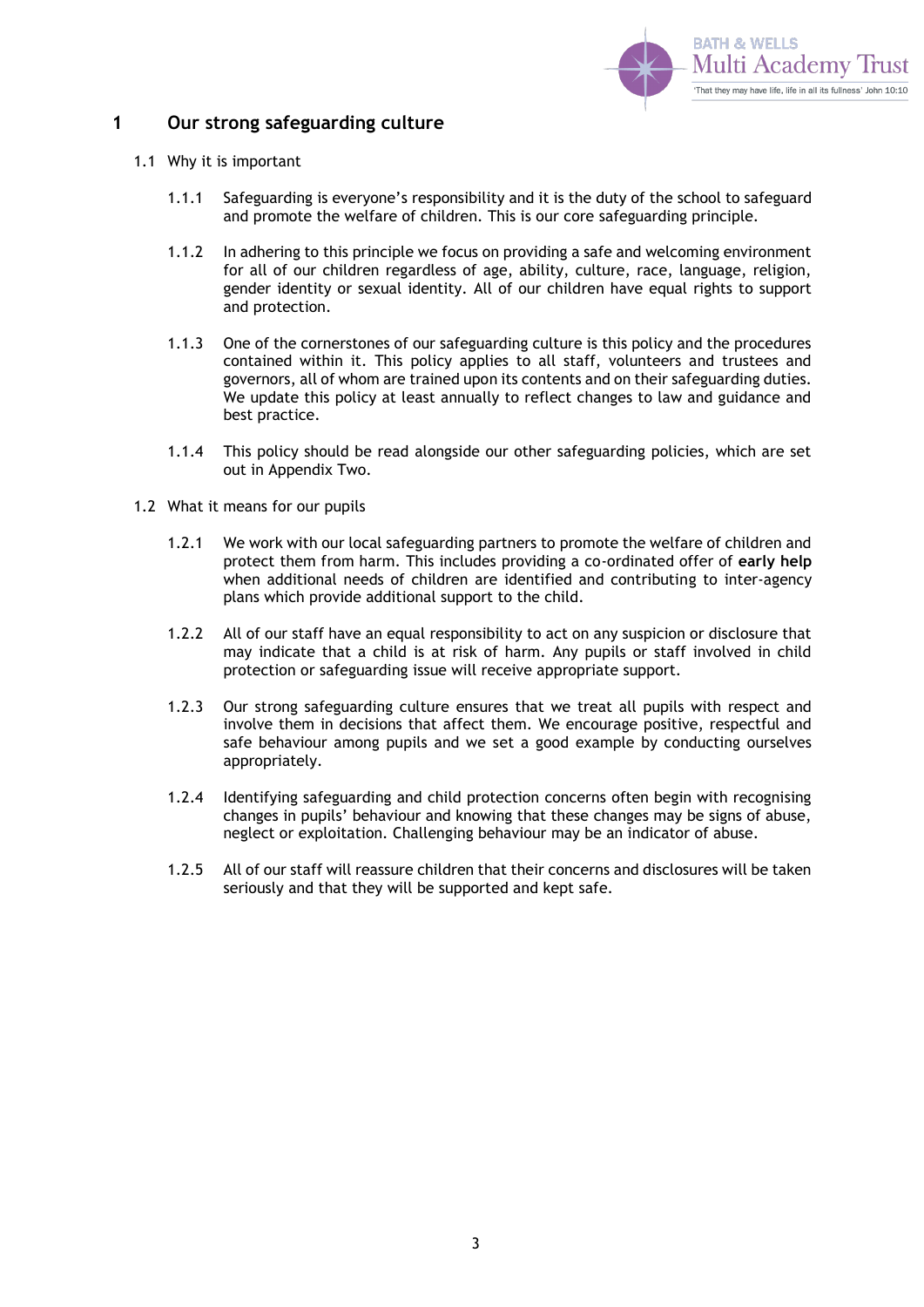

## <span id="page-3-0"></span>**2 Safeguarding legislation and guidance**

The following safeguarding legislation and guidance has been considered when drafting this policy:

- Keeping Children Safe in Education (2021)
- Working Together to Safeguarding Children (2018)
- What to do if you're worried a child is being abused (2015)
- The Teacher Standards 2012
- The Safeguarding Vulnerable Groups Act 2006
- Section 157 of the Education Act 2002
- The Education (Independent School Standards) Regulations 2014
- The Domestic Abuse Act 2021

### <span id="page-3-1"></span>**3 Roles and responsibilities**

The Designated Safeguarding Lead (DSL) is: Kevin Purkiss Contact details: email[: office@bm.bwmat.org](mailto:office@bm.bwmat.org) Tel: 01225 465654

The deputy DSL(s) is: Duncan Jackson Contact details: email[: office@bm.bwmat.org](mailto:%20office@bm.bwmat.org) Tel: 01225 465654

The safeguarding governor is: Ben Jenkins Contact details: email[: ben.jenkins@bm.bwmat.org](mailto:ben.jenkins@bm.bwmat.org) Tel: 01225 465654

The headteacher is: Kevin Purkiss Contact details: email[: office@bm.bwmat.org](mailto:%20office@bm.bwmat.org) Tel: 01225 465654

#### 3.1 The Designated Safeguarding Lead (DSL):

- 3.1.1 The designated safeguarding lead takes lead responsibility for safeguarding and child protection (including online safety) in the academy/trust. The DSL duties include:
	- ensuring child protection policies are known, understood and used appropriately by staff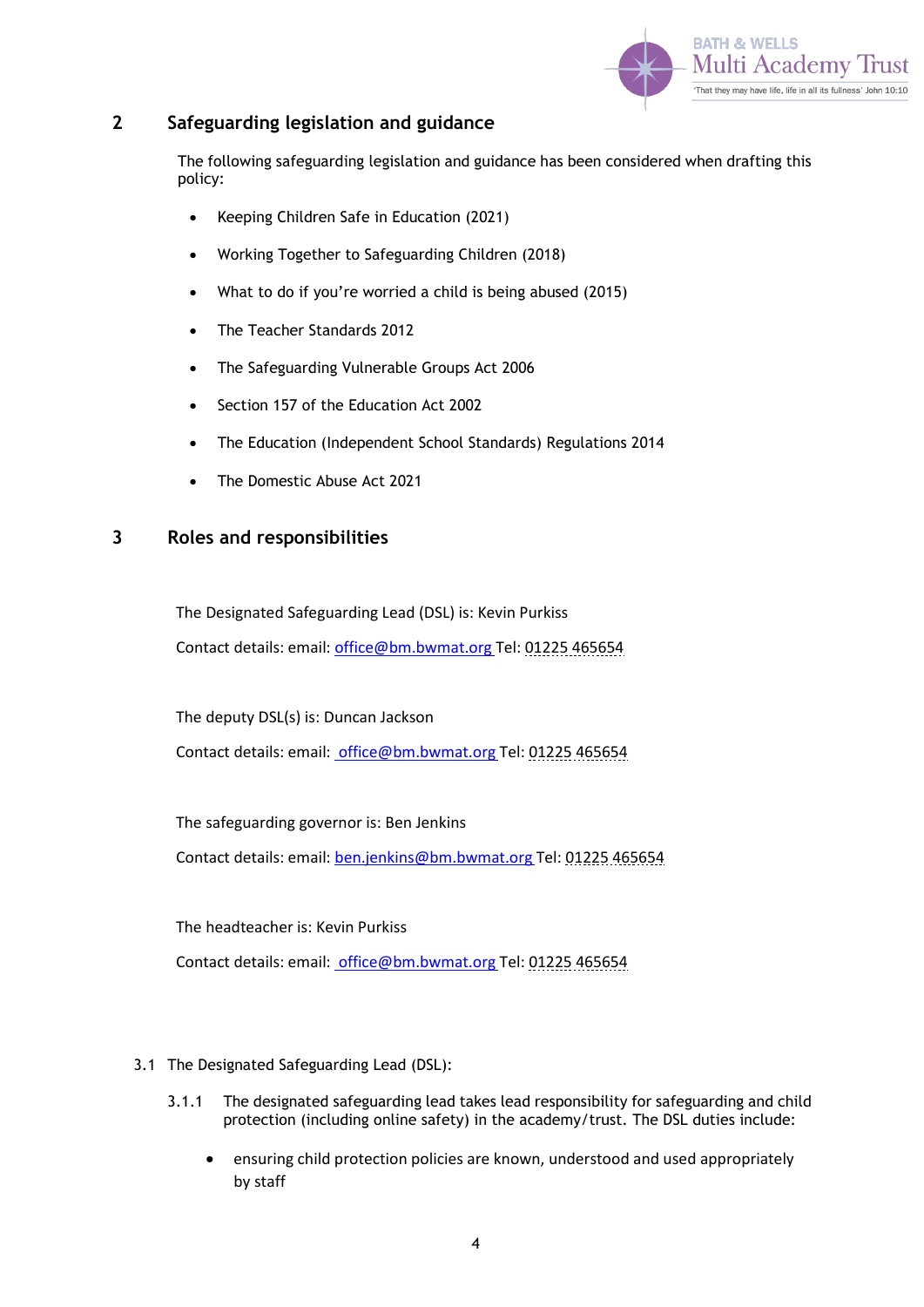

- working with the board of trustees [and local governing committee] to ensure that the Trust's child protection policies are reviewed annually and that the procedures are reviewed regularly
- acting as a source of support, advice and expertise for all staff on child protection and safeguarding matters
- acting as a point of contact with the three safeguarding partners
- making and managing referrals to children's social care, the police, or other agencies
- taking part in strategy discussions and inter-agency meetings
- liaising with the "case manager" and the designated officer(s) at the local authority if allegations are made against staff
- making staff aware of training courses and the latest local safeguarding arrangements available through the local safeguarding partner arrangements
- transferring the child protection file to a child's new school
- 3.2 The deputy Designated Safeguarding Lead(s):
	- 3.2.1 Our Deputy DSL(s) is/are trained to the same level as the DSL and support(s) the DSL with safeguarding matters on a day to day basis. The ultimate lead responsibility for child protection remains with the DSL.
- 3.3 The safeguarding governor
	- 3.3.1 The role of the safeguarding governor is to provide support and challenge to the DSL and the leadership of the academy/trust on how they manage safeguarding so that the safety and wellbeing of the children can continuously improve. The role includes:
		- understanding the requirements of the Governance Handbook and Keeping Children Safe in Education 2021
		- supporting and challenging the DSL on the standards of safeguarding at the academy/trust
		- confirming that consistent and compliant safeguarding practice takes place across the academy/trust
		- reporting to the board of trustees about the standard of safeguarding in the academy/trust
- 3.4 The DSL and the safeguarding governor meet on a regular basis (usually once a fortnight) to discuss safeguarding issues and to agree steps to continuously improve safeguarding practices in the school. There are also two formal annual meetings dedicated to a full review of all safeguarding procedures and practices.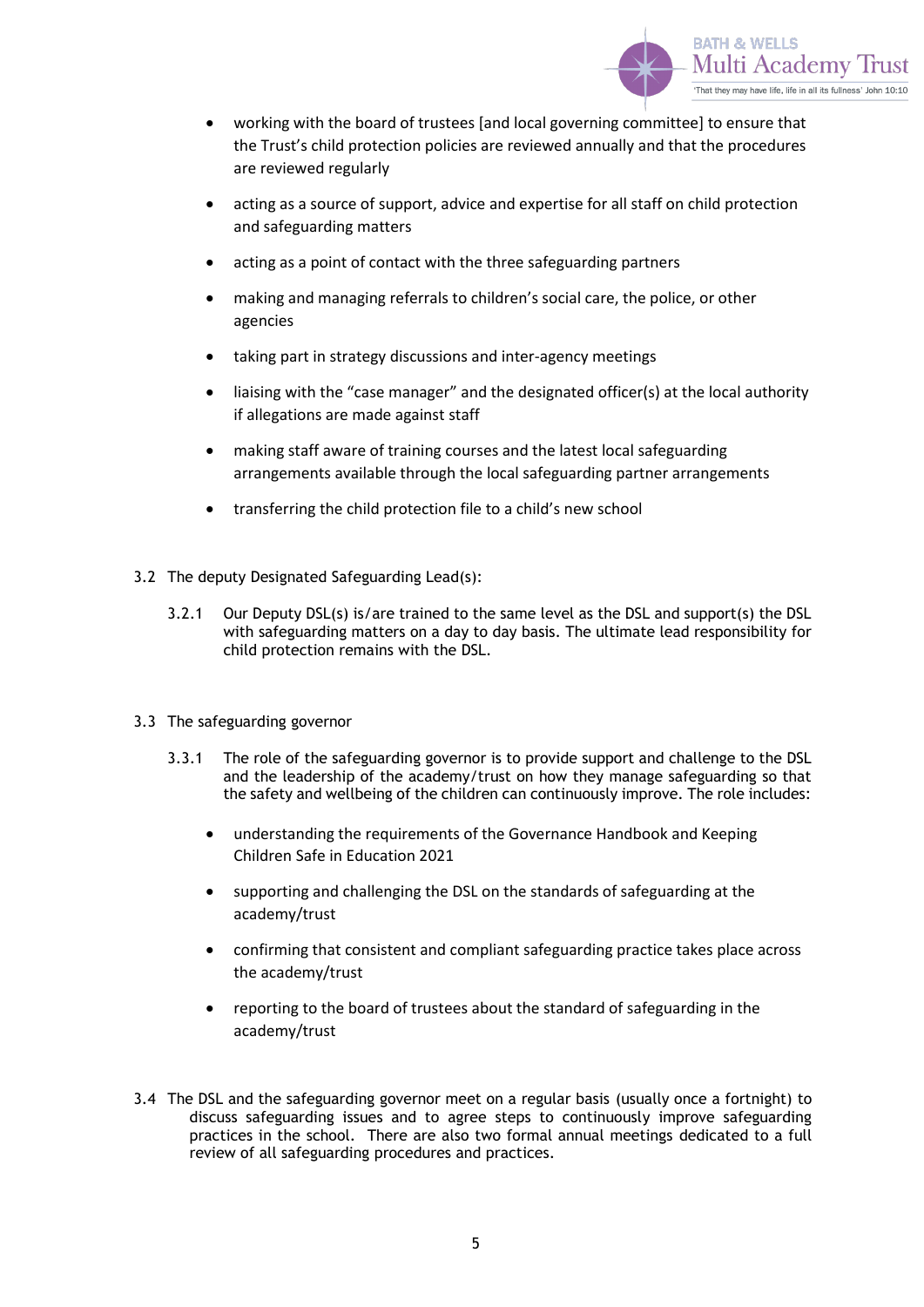

### <span id="page-5-0"></span>**4 Children who may be particularly vulnerable**

Some children are at greater risk of abuse. This increased risk can be caused by many factors including social exclusion, isolation, discrimination and prejudice. To ensure that all of our pupils receive equal protection, we give special consideration to children who:

- are vulnerable because of their race, ethnicity, religion, disability, gender identity or sexuality
- are vulnerable to being bullied, or engaging in bullying
- are at risk of sexual exploitation, forced marriage, female genital mutilation, or being drawn into extremism
- live in chaotic or unsupportive home situations
- live transient lifestyles or live away from home or in temporary accommodation
- are affected by parental substance abuse, domestic violence or parental mental health needs
- do not have English as a first language

## <span id="page-5-1"></span>**5 Children with special educational needs and disabilities**

- 5.1 Children with special educational needs (SEN) and disabilities can face additional safeguarding challenges. Additional barriers can exist when recognising abuse and neglect in this group of children, which can include:
	- assumptions that indicators of possible abuse such as behaviour, mood and injury relate to the child's disability without further exploration;
	- being more prone to peer group isolation that other children;
	- the potential for children with SEN and disabilities being disproportionally impacted by behaviours such as bullying, without outwardly showing any signs; and
	- communication barriers and difficulties in overcoming these barriers.
- 5.2 Our staff are trained to be aware of and identify these additional barriers to ensure this group of children are appropriately safeguarded.

## <span id="page-5-2"></span>**6 Children missing education**

- 6.1 Children missing education, particularly repeatedly, can be an indicator of abuse and neglect, including sexual abuse or exploitation, child criminal exploitation, mental health problems, risk of travelling to conflict zones, risk of female genital mutilation or risk of forced marriage. Our staff are alert to these risks.
- 6.2 We closely monitor attendance, absence and exclusions and our DSL will take appropriate action including notifying the local authority, particularly where children go missing on repeated occasions and/or are missing for periods during the school day.

## <span id="page-5-3"></span>**7 Mental health**

- 7.1 Schools have an important role to play in supporting the mental health and wellbeing of their pupils. The School's lead in Mental Health is Ellie McHugh.
- 7.2 All staff are aware that mental health problems can be an indicator that a child has suffered or is at risk of suffering abuse, neglect or exploitation. Staff are also aware that where children have suffered adverse childhood experiences those experiences can impact on their mental health, behaviour and education.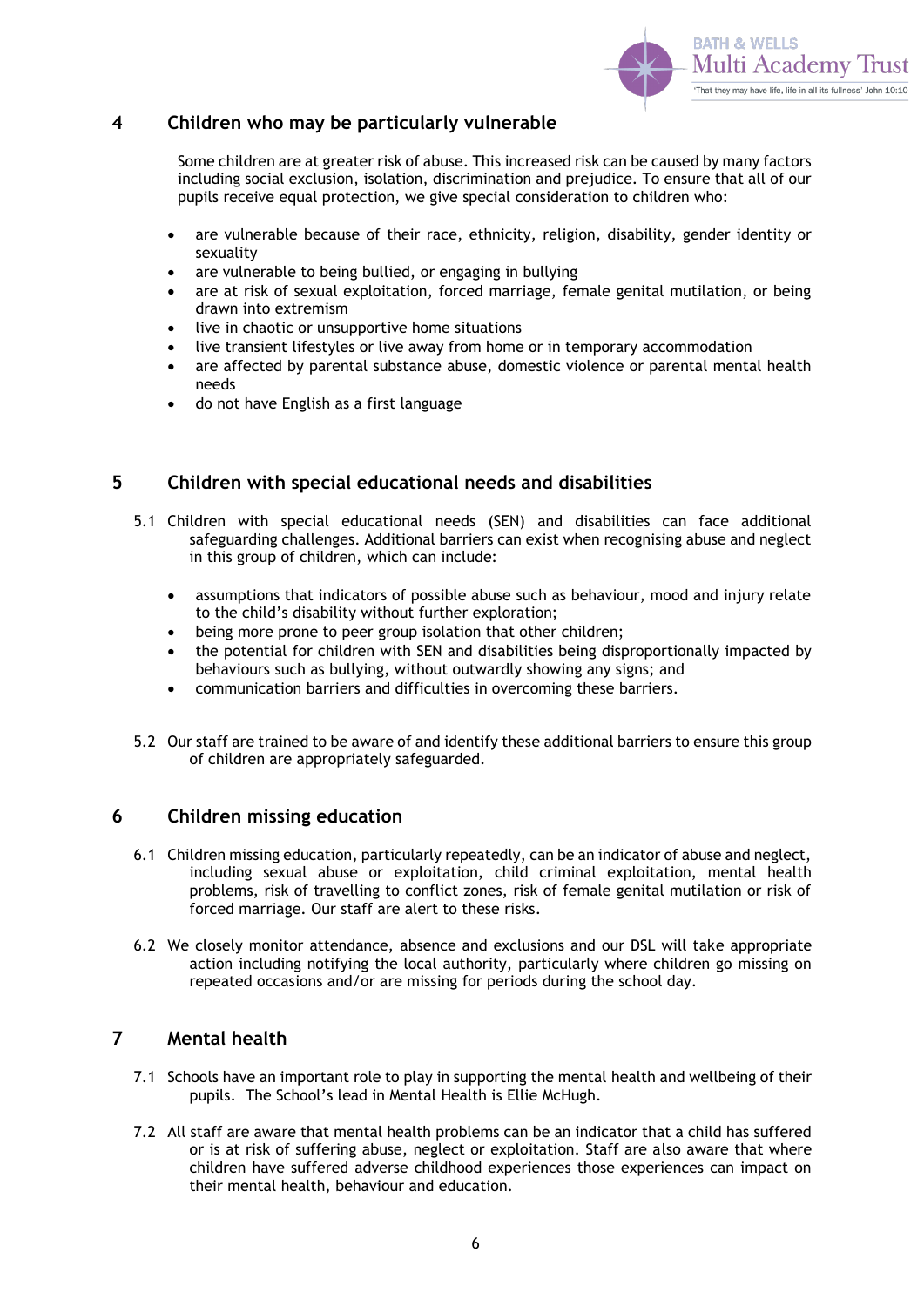

7.3 Where staff are concerned that a child's mental health is also a safeguarding concern, they will discuss it with the DSL or a deputy.

#### <span id="page-6-0"></span>**8 Peer on peer abuse**

- 8.1 Peer on peer abuse children harming other children is unacceptable and will be taken seriously; it will not be tolerated or passed off as 'banter', 'just having a laugh', 'part of growing up' or 'boys being boys'. It is more likely that boys will be perpetrators of peer on peer abuse and girls victims, but allegations will be dealt with in the same manner, regardless of whether they are made by boys or girls.
- 8.2 All staff should be clear about the school's policy and procedures for addressing peer on peer abuse.
- 8.3 Peer on peer abuse can take many forms, including:
	- **physical abuse** such as shaking, hitting, biting, kicking or hair pulling
	- **bullying,** including cyberbullying, prejudice-based and discriminatory bullying
	- **sexual violence and harassment** such as rape and sexual assault or sexual comments and inappropriate sexual language, remarks or jokes
	- **causing someone to engage in sexual activity without consent,** such as forcing someone to strip, touch themselves sexually, or to engage in sexual activity with a third party
	- **upskirting**, which involves taking a picture under a person's clothing without their knowledge for the purposes of sexual gratification or to cause humiliation, distress or alarm
	- **consensual and non-consensual sharing of nude and semi-nude images and/or videos (also known as sexting or youth produced sexual imagery**) including pressuring others to share sexual content
	- **abuse in intimate personal relationships between peers (also known as teenage relationship abuse)** - such as a pattern of actual or threatened acts of physical, sexual or emotional abuse
	- **initiation/hazing** used to induct newcomers into sports team or school groups by subjecting them to potentially humiliating or abusing trials with the aim of creating a bond
- 8.4 Different gender issues can be prevalent when dealing with peer on peer abuse, for example girls being sexually touched/assaulted or boys being subject to initiation/hazing type violence.
- 8.5 All staff recognise that that even if there are no reported cases of peer on peer abuse, such abuse may still be taking place but is not being reported.
- 8.6 Minimising risk
	- 8.6.1 We take the following steps to minimise or prevent the risk of peer on peer abuse:
		- Promoting an open and honest environment where children feel safe and confident to share their concerns and worries
		- Using assemblies to outline acceptable and unacceptable behaviour
		- Using RSE and PSHE to educate and reinforce our messages through stories, role play, current affairs and other suitable activities
		- Ensuring that the school is well supervised, especially in areas where children might be vulnerable.
- 8.7 Investigating allegations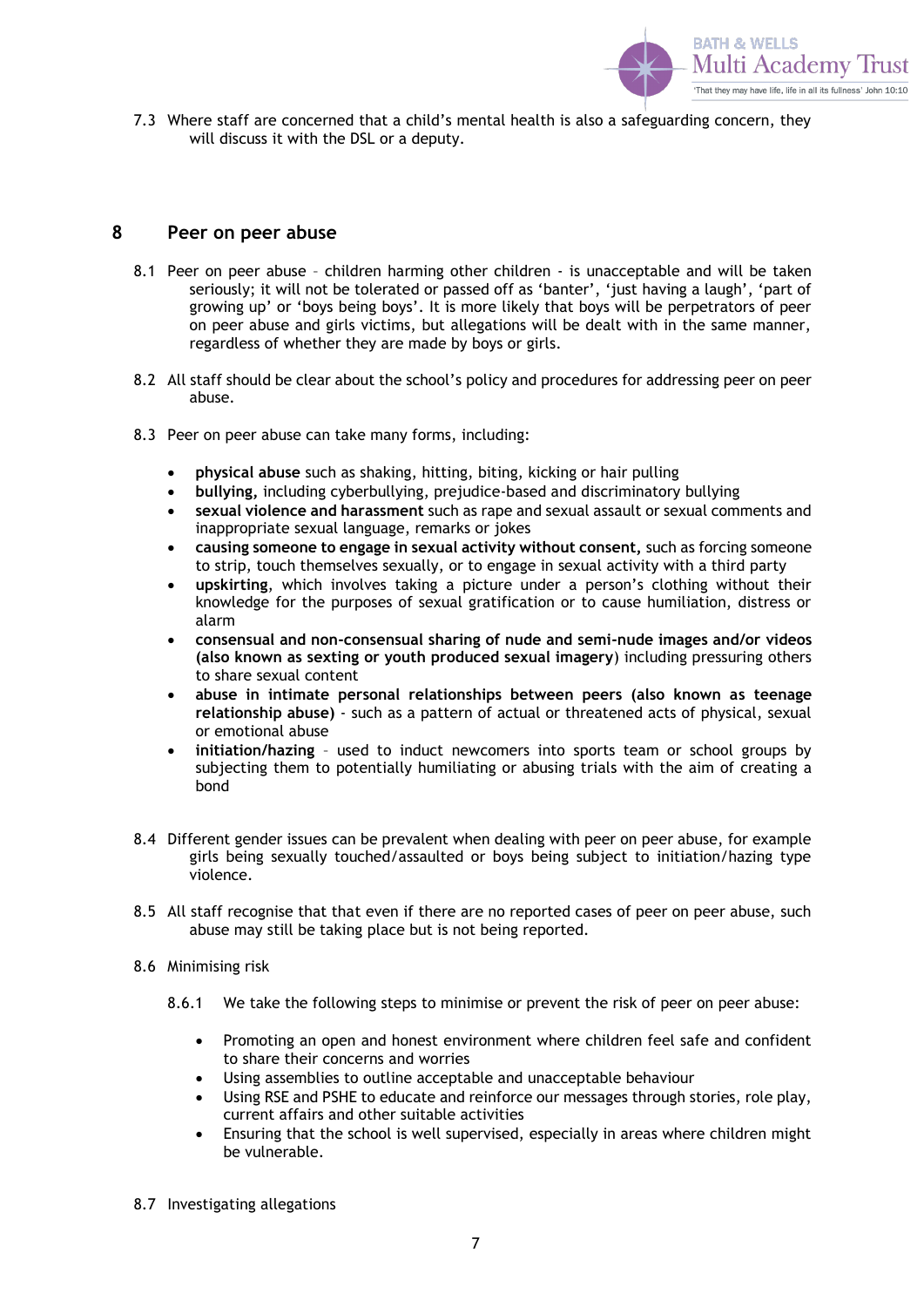

- 8.7.1 All allegations of peer on peer abuse should be passed to the DSL immediately who will investigate and manage the allegation as follows:
	- **Gather information -** children and staff will be spoken with immediately to gather relevant information.
	- **Decide on action -** if it is believed that any child is at risk of significant harm, a referral will be made to children's social care. The DSL will then work with children's social care to decide on next steps, which may include contacting the police. In other cases, we may follow our behaviour policy alongside this Child Protection Policy.
	- **Inform parents -** we will usually discuss concerns with the parents. However, our focus is the safety and wellbeing of the pupil and so if the school believes that notifying parents could increase the risk to a child or exacerbate the problem, advice will first be sought from children's social care and/or the police before parents are contacted.
	- **Recorded**  all concerns, discussions and decisions made, and the reasons for those decisions will be recorded in writing, kept confidential and stored securely on the school's child protection and safeguarding systems and/or in the child's separate child protection file. The record will include a clear and comprehensive summary of the concern, details of how the concern was followed up and resolved, and a note of the action taken, decisions reached and the outcome. These should be completed on body maps to show the exact nature of the concern.
- 8.7.2 Where allegations of a sexual nature are made, the school will follow the statutory guidance set out in Part 5 of Keeping Children Safe in Education 2021.
- 8.7.3 Children can report allegations or concerns of peer on peer abuse to any staff member and that staff member will pass on the allegation to the DSL in accordance with this policy. To ensure children can report their concerns easily, the school has the following system in place for children to confidently report abuse: Verbal or non verbal signals are developed in each class to give children confidence to share concerns. In addition, each class has a 'worry box' or equivalent way of leaving adults a message if children want to share in an alternative way.
- 8.8 Supporting those involved
	- 8.8.1 The support required for the pupil who has been harmed will depend on their particular circumstance and the nature of the abuse. The support we provide could include counselling and mentoring or some restorative justice work.
	- 8.8.2 Support may also be required for the pupil that caused harm. We will seek to understand why the pupil acted in this way and consider what support may be required to help the pupil and/or change behaviours. The consequences for the harm caused or intended will be addressed.

### <span id="page-7-0"></span>**9 Serious violence**

- 9.1 All staff are made aware of indicators that children are at risk from or are involved with serious violent crime. These include increased absence, a change in friendships or relationships with older individuals or groups, a significant decline in performance, signs of self-harm or a significant change in wellbeing, or signs of assault or unexplained injuries. Unexplained gifts could also indicate that children have been approached by or are involved with individuals associated with criminal gangs.
- 9.2 All staff are made be aware of the range of risk factors which increase the likelihood of involvement in serious violence, such as being male, having been frequently absent or permanently excluded from school, having experienced maltreatment and having been involved in offending, such as theft or robbery.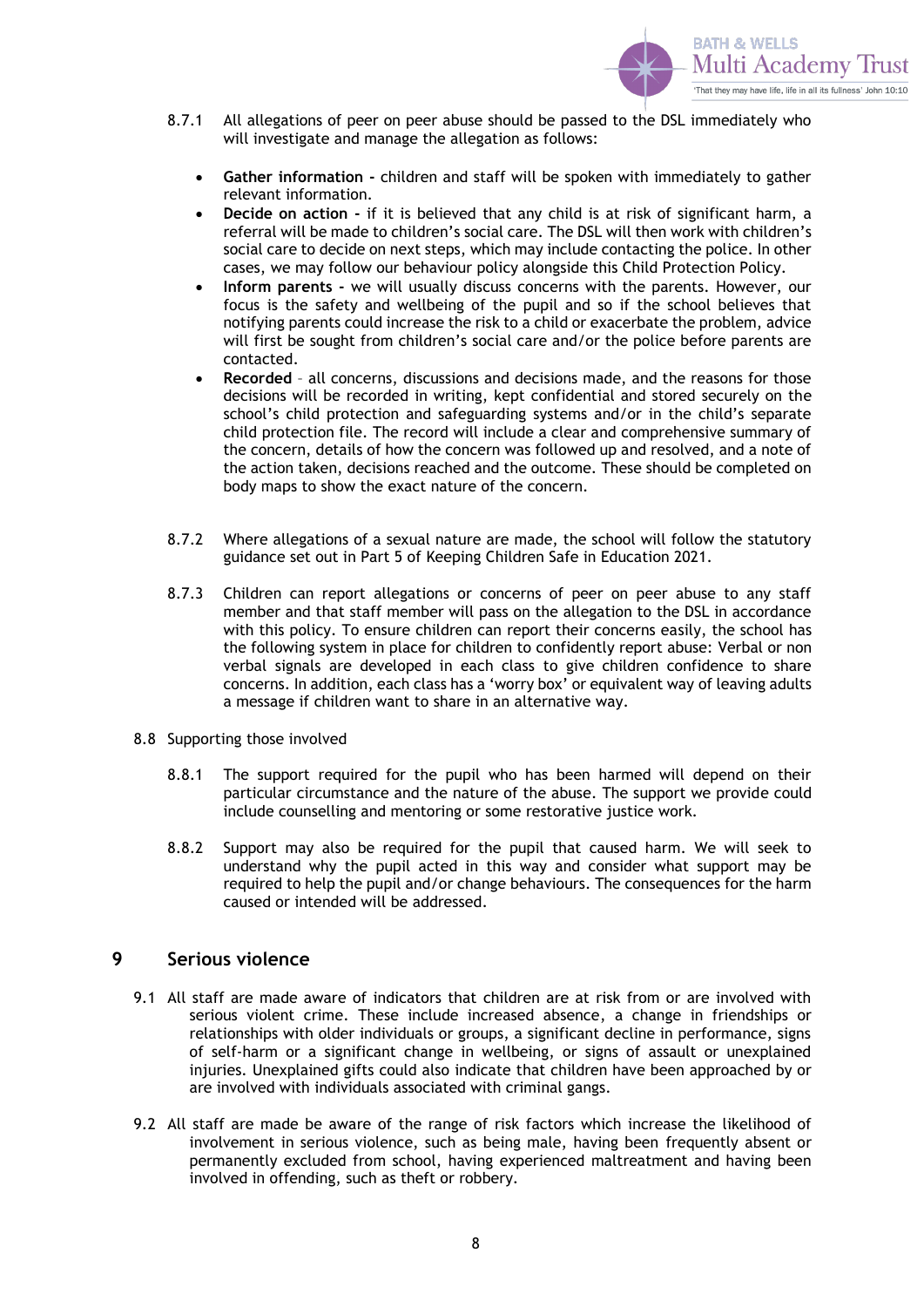

## <span id="page-8-0"></span>**10 Child Criminal Exploitation (CCE) and Child Sexual Exploitation (CSE)**

- 10.1 Both CCE and CSE are forms of abuse and both occur where an individual or group takes advantage of an imbalance of power to coerce, manipulate or deceive a child into taking part in sexual or criminal activity in exchange for something the victim needs or wants, and/or for the financial advantage or increased status of the perpetrator or facilitator and/or through violence or the threat of violence. This power imbalance can be due to a range of factors, including:
	- Age
	- Gender
	- Sexual identity
	- Cognitive ability
	- Physical strength
	- Status
	- Access to economic or other resources
- 10.2 The abuse can be perpetrated by individuals or groups, males or females, and children or adults. They can be one-off occurrences or a series of incidents over time and may or may not involve force or violence. Exploitation can be physical and take place online.
- 10.3 Child Criminal Exploitation (CCE)
	- 10.3.1 CCE can include children being forced or manipulated into transporting drugs or money through county lines, working in cannabis factories, shoplifting or pickpocketing, being forced or manipulated into committing vehicle crime or threatening/committing serious violence to others.
	- 10.3.2 Children can become trapped by this exploitation as perpetrators can threaten victims (and their families) with violence or entrap and coerce them into debt. They may be coerced into carrying weapons such as knives or carry a knife for a sense of protection.
	- 10.3.3 Children involved in criminal exploitation often commit crimes themselves. They may still have been criminally exploited even if the activity appears to be something they have agreed or consented to.
	- 10.3.4 It is important to note that the experience of girls who are criminally exploited can be very different to that of boys and both boys and girls being criminally exploited may be at higher risk of sexual exploitation.

#### 10.4 CCE Indicators

- 10.4.1 **CCE** indicators can include children who:
- 10.4.2 appear with unexplained gifts or new possessions
- 10.4.3 associate with other young people involved in exploitation
- 10.4.4 suffer from changes in emotional well-being
- 10.4.5 misuse drugs or alcohol
- 10.4.6 go missing for periods of time or regular return home late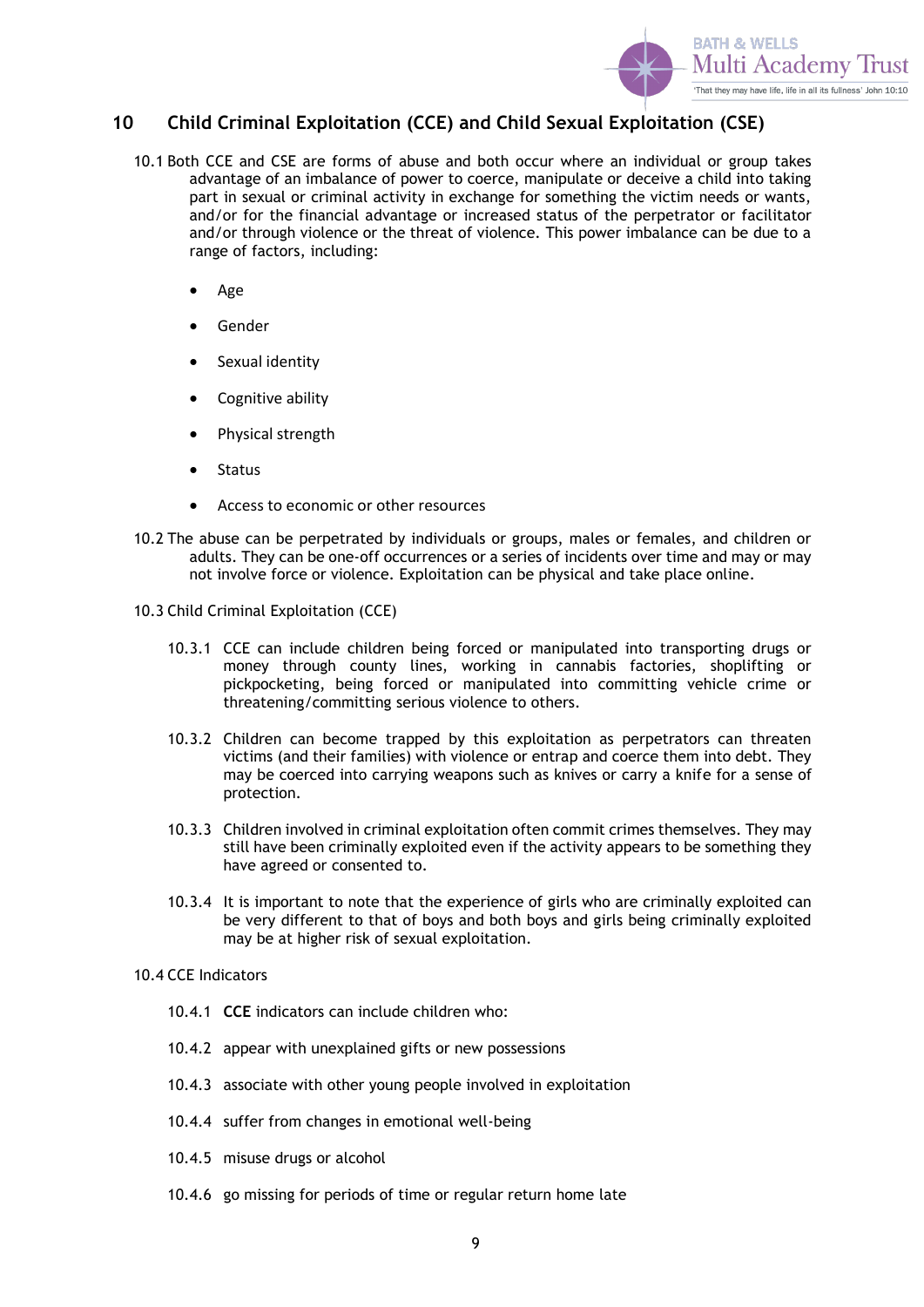

10.4.7 regularly miss school or education or do not take part in education

10.5 Child Sexual Exploitation (CSE)

- 10.5.1 CSE is a form of child sexual abuse which may involve physical contact, including assault by penetration (for example, rape or oral sex) or nonpenetrative acts such as masturbation, kissing, rubbing and touching outside clothing. It may include noncontact activities, such as involving children in the production of sexual images, forcing children to look at sexual images or watch sexual activities, encouraging children to behave in sexually inappropriate ways or grooming a child in preparation for abuse.
- 10.5.2 CSE can occur over time or be a one-off occurrence and may happen without the child's immediate knowledge e.g. through others sharing videos or images of them on social media.
- 10.5.3 CSE can affect any child, who has been coerced into engaging in sexual activities. This includes 16 and 17 year olds who can legally consent to have sex. Some children may not realise they are being exploited e.g. they believe they are in a genuine romantic relationship.
- 10.5.4 Sexual exploitation is a serious crime and can have a long-lasting adverse impact on a child's physical and emotional health. It may also be linked to child trafficking.

#### 10.6 CSE Indicators

The above indicators can also be indicators of **CSE**, as can children who:

- have older bovfriends
- suffer sexually transmitted infections or become pregnant
- 10.7 We include the risks of criminal and sexual exploitation in our RSE and health education curriculum. It is often the case that the child does not recognise the coercive nature of the exploitative relationship and does not recognise themselves as a victim.
- 10.8 Victims of criminal and sexual exploitation can be boys or girls and it can have an adverse impact on a child's physical and emotional health.
- 10.9 All staff are aware of the indicators that children are at risk of or are experiencing CCE or CSE. All concerns are reported immediately to the DSL. Staff must always act on any concerns that a child is suffering from or is at risk of criminal or sexual exploitation.

#### <span id="page-9-0"></span>**11 County Lines**

- 11.1 County lines is a term used to describe gangs and organised criminal networks involved in exporting illegal drugs around the country using dedicated mobile phone lines. Children and vulnerable adults are exploited to move, store and sell drugs and money, with offenders often using coercion, intimidation, violence and weapons to ensure compliance of victims.
- 11.2 County lines exploitation can occur where an individual or group takes advantage of an imbalance of power to coerce, manipulate or deceive a child. This power imbalance can be due to the same range of factors set out at paragraph 10.1 of this policy.
- 11.3 Children can be targeted and recruited into county lines in a number of locations, including schools and colleges. Indicators of county lines include those indicators set out at 10.4 of this policy, with the main indicator being missing episodes from home and/or school.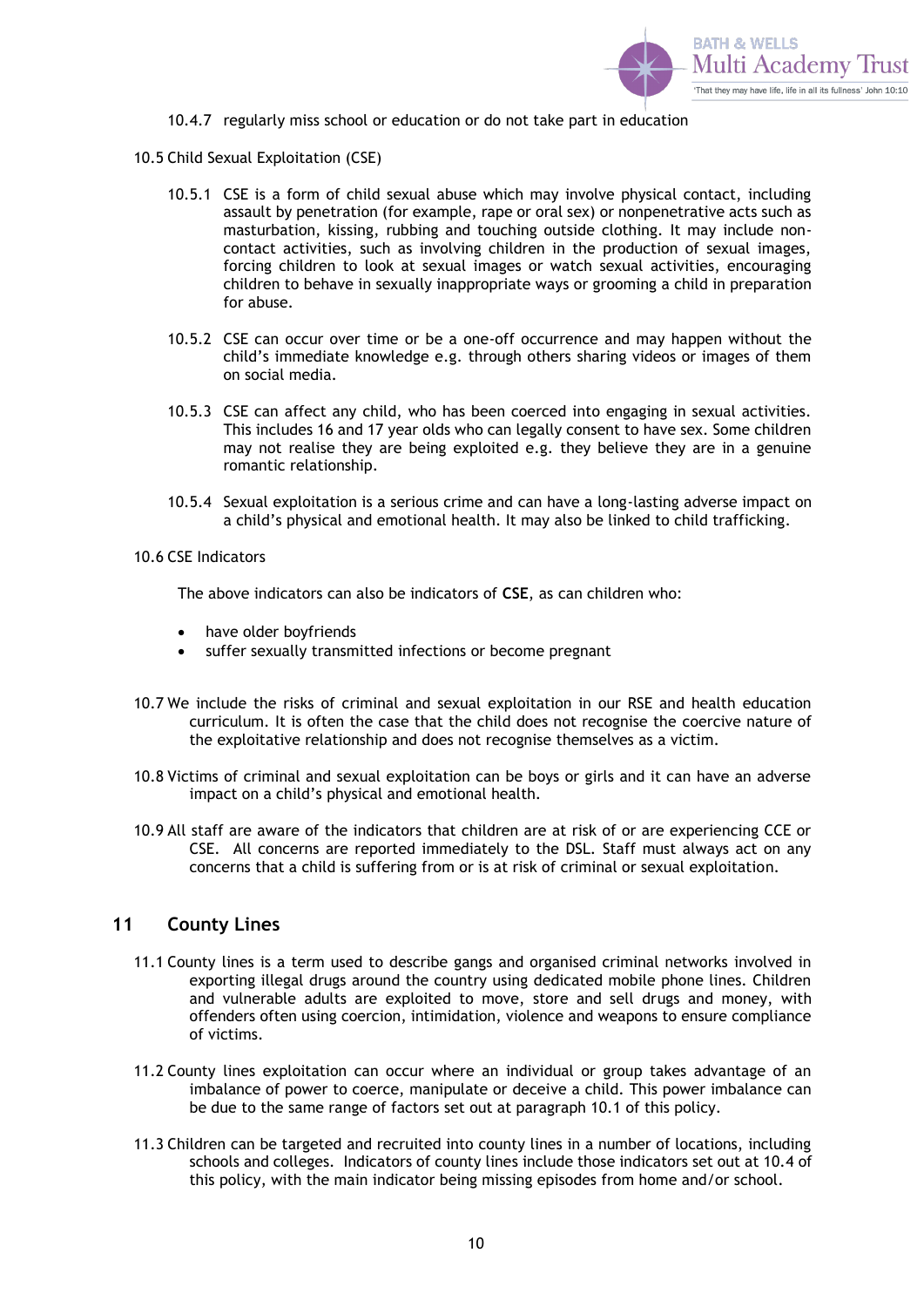

- 11.4 Additional specific indicators that may be present where a child is criminally exploited include children who:
	- go missing and are subsequently found in areas away from home
	- have been the victim or perpetrator of serious violence (e.g. knife crime)
	- are involved in receiving requests for drugs via a phone line, moving drugs, handing over and collecting money for drugs
	- are exposed to techniques such as 'plugging', where drugs are concealed internally to avoid detection
	- are found in accommodation with which they have no connection or in a hotel room where there is drug activity
	- owe a 'debt bond' to their exploiters
	- have their bank accounts used to facilitate drug dealing.
- 11.5 All staff are aware of indicators that children are at risk from or experiencing criminal exploitation. The main indicator is increased absence during which time the child may have been trafficked for the purpose of transporting drugs or money.

## <span id="page-10-0"></span>**12 Sharing nudes and semi-nudes**

- 12.1 Sharing photos, videos and live streams online is part of daily life for many children and young people, enabling them to share their experiences, connect with friends and record their lives. Sharing nudes and semi-nudes means the sending or posting online of nude or seminude images, videos or live streams by young people under the age of 18. This could be via social media, gaming platforms, chat apps or forums, or carried out offline between devices via services like Apple's AirDrop.
- 12.2 The term 'nudes' is used as it is most commonly recognised by young people and more appropriately covers all types of image sharing incidents. Alternative terms used by children and young people may include 'dick pics' or 'pics'. Other terms used in education include 'sexting', youth produced sexual imagery' and 'youth involved sexual imagery'.
- 12.3 The motivations for taking and sharing nudes and semi-nudes are not always sexually or criminally motivated. Such images may be created and shared consensually by young people who are in relationships, as well as between those who are not in a relationship. It is also possible for a young person in a consensual relationship to be coerced into sharing an image with their partner. Incidents may also occur where:
	- children and young people find nudes and semi-nudes online and share them claiming to be from a peer
	- children and young people digitally manipulate an image of a young person into an existing nude online
	- images created or shared are used to abuse peers e.g. by selling images online or obtaining images to share more widely without consent to publicly shame

12.4 All incidents involving nude or semi-nude images will be managed as follows:

- The incident will be referred to the DSL immediately and the DSL will discuss it with the appropriate staff. If necessary, the DSL may also interview the children involved.
- Parents will be informed at an early stage and involved in the process unless there is good reason to believe that involving parents would put a child at risk of harm.
- At any point in the process, if there is a concern a young person has been harmed or is at risk of harm we will refer the matter to the police and/or children's social care.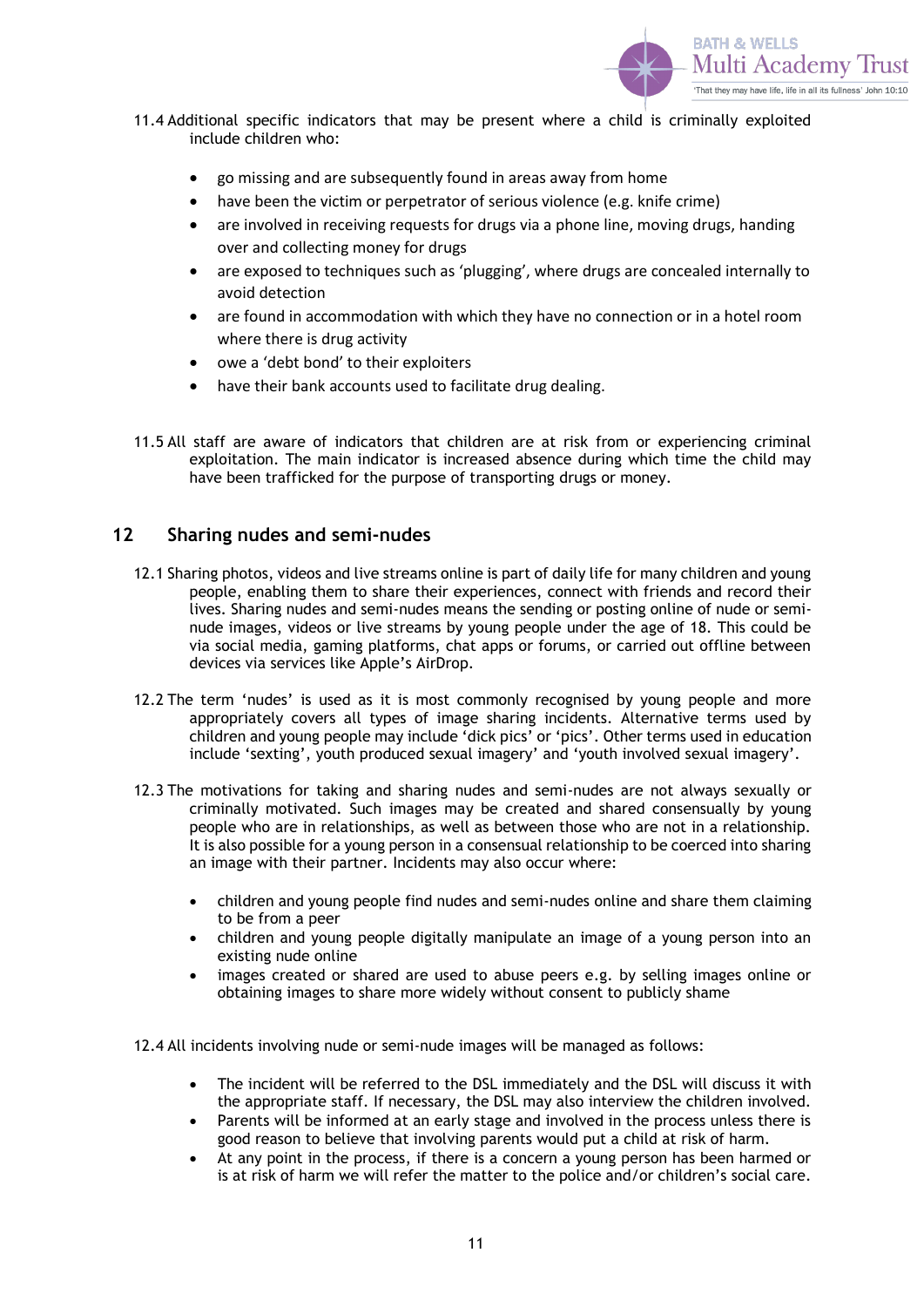

12.5 The UK Council for Internet Safety updated its advice for managing incidences of sharing nudes and semi-nudes in December 2020 - [UKCIS advice 2020](https://www.gov.uk/government/publications/sharing-nudes-and-semi-nudes-advice-for-education-settings-working-with-children-and-young-people/sharing-nudes-and-semi-nudes-advice-for-education-settings-working-with-children-and-young-people) . The school will have regard to this advice when managing these issues.

## <span id="page-11-0"></span>**13 Online safety**

- 13.1 It is essential that children are safeguarded from potentially harmful and inappropriate online material. As well as educating children about online risks, we have appropriate filtering and monitoring systems in place to limit the risk of children being exposed to inappropriate content, subjected to harmful online interaction with other users and to ensure their own personal online behaviour does not put them at risk.
- 13.2 Online safety risks can be categorised into four areas of risk:
	- **Content**: being exposed to illegal, inappropriate or harmful content such as pornography, fake news, misogyny, self-harm, suicide, radicalisation and extremism
	- **Contact**: being subjected to harmful online interaction with other users such as peer to peer pressure and adults posing as children or young adults to groom or exploit children
	- **Conduct**: personal online behaviour that increases the likelihood of, or causes, harm such as making, sending and receiving explicit images, sharing other explicit images and online bullying
	- **Commerce**: risks such as online gambling, inappropriate advertising, phishing or financial scams.
- 13.3 All staff are aware of these risk areas and should report any concerns to the DSL.

#### <span id="page-11-1"></span>**14 Domestic abuse**

- 14.1 The Domestic Abuse Act 2021 introduces a legal definition of domestic abuse and recognises the impact of domestic abuse on children if they see, hear or experience the effects of abuse.
- 14.2 Domestic abuse is any incident or pattern of incidents of controlling, coercive, threatening behaviour, violence or abuse, between those aged 16 or over who are, or have been, intimate partners or family members regardless of gender or sexuality. It includes people who have been or are married, are or have been civil partners, have agreed to marry one another or each have or have had a parental relationship in relation to the same child. It can include psychological, physical, sexual, financial and emotional abuse.
- 14.3 Anyone can be a victim of domestic abuse, regardless of sexual identity, age, ethnicity, socioeconomic status, sexuality or background and domestic abuse can take place inside or outside of the home.
- 14.4 Children can witness and be adversely affected by domestic violence in their home life. Experiencing domestic abuse and exposure to it can have a serious emotional and psychological impact on children, and in some cases, a child may blame themselves for the abuse or may have had to leave the family home as a result.
- 14.5 Where police have been called to a domestic violence incident where children are in the household and experienced that incident, the police will inform the DSL. This ensures that the school has up to date safeguarding information about the child.
- 14.6 All staff are aware of the impact domestic violence can have on a child. If any of our staff are concerned that a child has witnessed domestic abuse, they will report their concerns immediately to the DSL.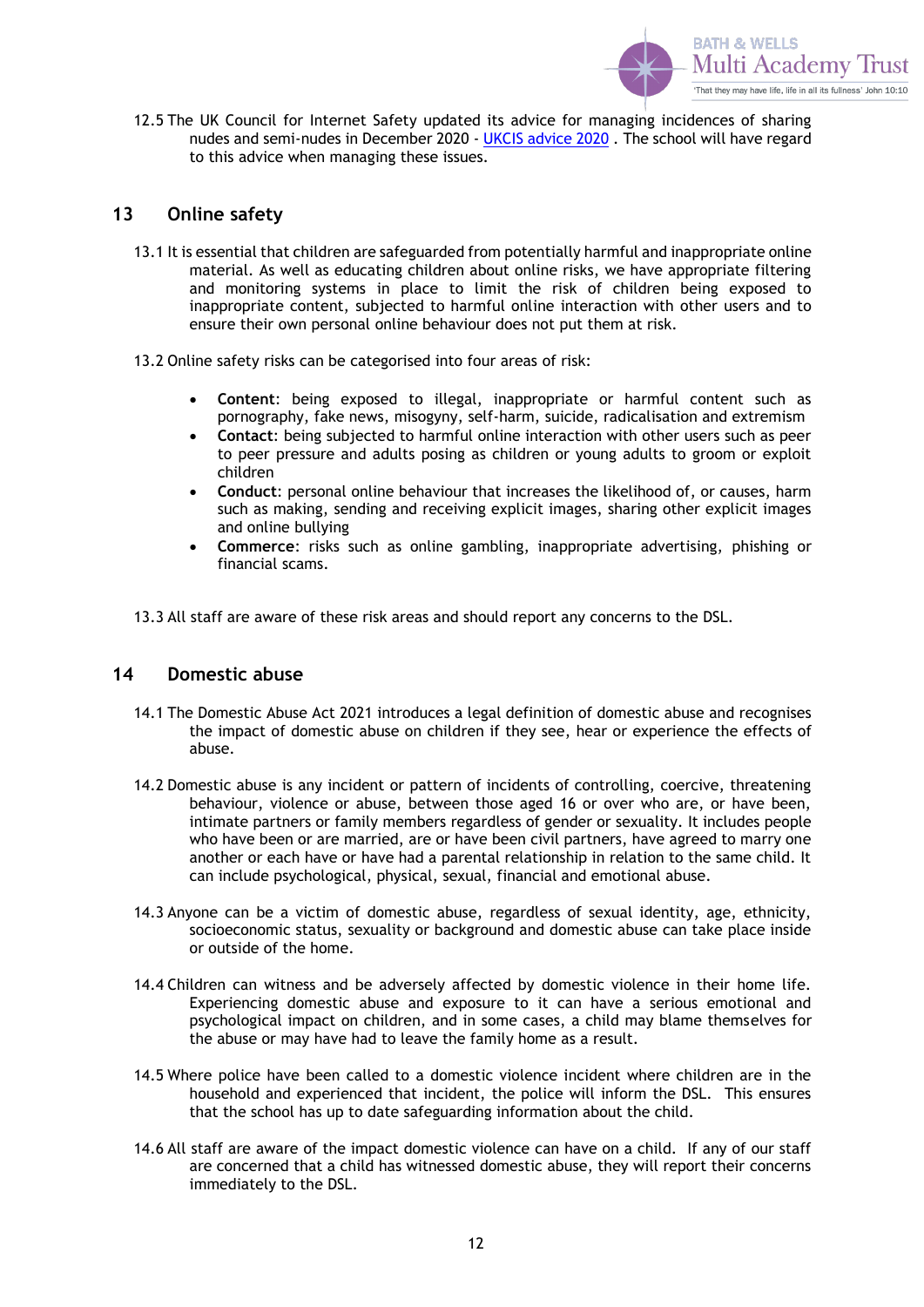

#### <span id="page-12-0"></span>**15 Honour-Based abuse**

- 15.1 So-called 'honour-based' abuse (HBA) encompasses actions taken to protect or defend the honour of the family and/or the community, including female genital mutilation (FGM), forced marriage and practices such as breast ironing.
- 15.2 Abuse committed in the context of preserving "honour" often involves a wider network of family or community pressure and can include multiple perpetrators. Our staff are aware of this dynamic and additional risk factors and we take them into consideration when deciding what safeguarding action to take.
- 15.3 If staff are concerned that a child may be at risk of HBA or who has suffered from HBA, they should speak to the designated safeguarding lead.
- 15.4 Female Genital Mutilation
	- 15.4.1 FGM comprises all procedures involving partial or total removal of the external female genitalia or other injury to the female genital organs. It is illegal and a form of child abuse with long-lasting harmful consequences.
	- 15.4.2 FGM is carried out on females of any age, from babies to teenagers to women. Our staff are trained to be aware of risk indicators, including concerns expressed by girls about going on a long holiday during the summer break. If staff are concerned that a child may be at risk of FGM or who has suffered FGM, they should speak to the designated safeguarding lead. Teachers are also under legal duty to report to the police where they discover that FGM has been carried out on a child under 18. In such circumstances, teachers will personally report the matter to the police as well as informing the designated safeguarding lead.

#### 15.5 Forced Marriage

- 15.5.1 A forced marriage is one entered into without the full and free consent of one or both parties and where violence, threats or any other form of coercion is used to cause a person to enter into a marriage. Coercion may include physical, psychological, financial, sexual and emotional pressure or abuse. Forced marriage is illegal.
- 15.5.2 Our staff are trained to be aware of risk indicators, which may include being taken abroad and not being allowed to return to the UK.
- 15.5.3 Forced marriage is not the same as arranged marriage, which is common in many cultures.
- 15.5.4 If staff are concerned that a child may be at risk of forced marriage, they should speak to the designated safeguarding lead.

## <span id="page-12-1"></span>**16 Radicalisation and Extremism**

- 16.1 Extremism is defined as vocal or active opposition to fundamental British values, including democracy, the rule of law, individual liberty and mutual respect and tolerance of different faiths and beliefs. Radicalisation refers to the process by which a person comes to support terrorism and extremist ideologies associated with terrorist groups.
- 16.2 Children are vulnerable to extremist ideology and radicalisation. Whilst Islamic fundamentalism is the most widely publicised, extremism and radicalisation can occur in other cultures, religions and beliefs, including the far right and white supremacy. Our staff are trained to identify those at risk of being radicalised or drawn into extremism.
- 16.3 If staff are concerned that a child may be at risk of radicalisation or being drawn into extremism, they should speak to the designated safeguarding lead.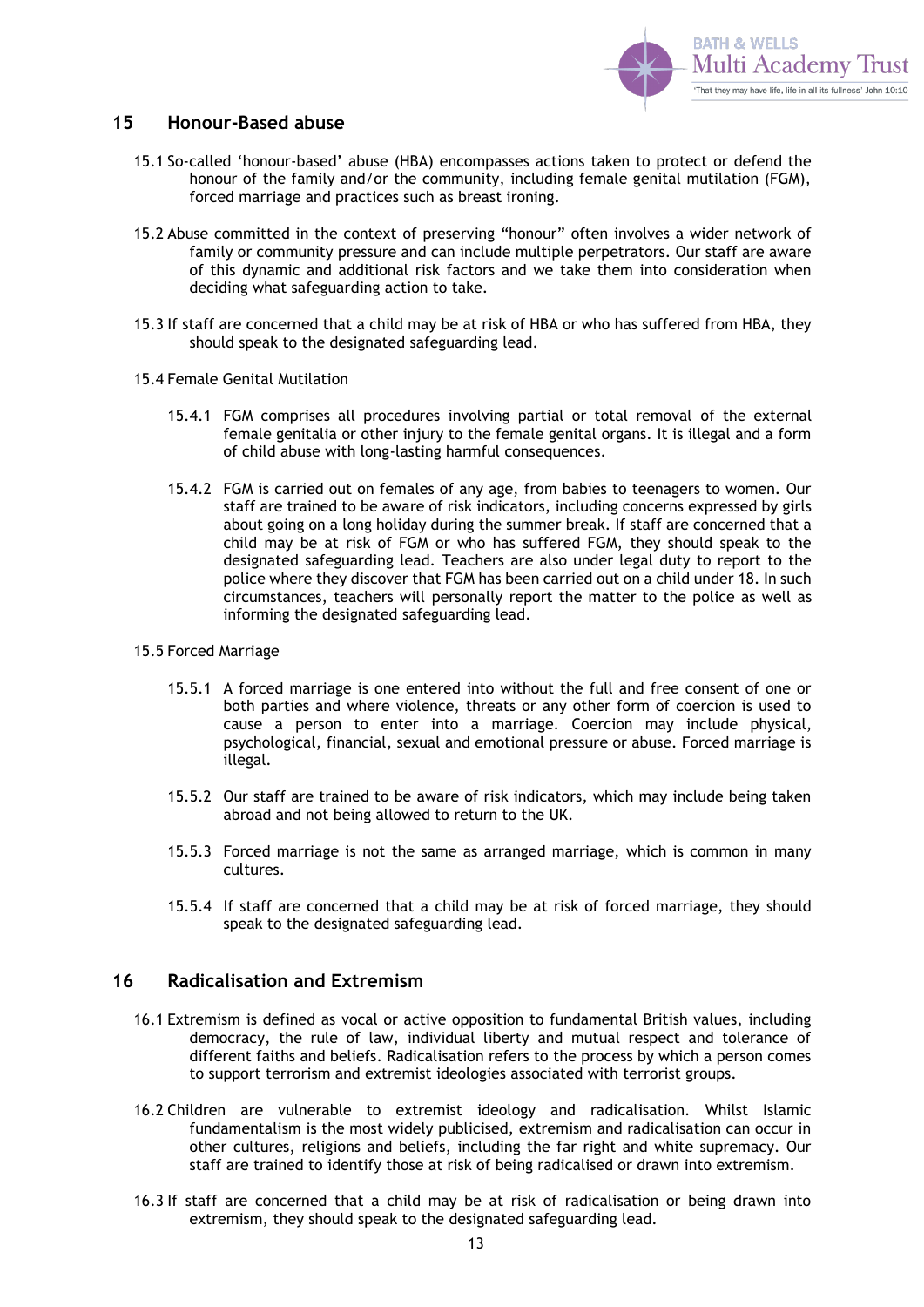

## <span id="page-13-0"></span>**17 Staff/pupil relationships**

- 17.1 Staff are aware that inappropriate behaviour towards pupils is unacceptable and that it is a criminal offence for them to engage in any sexual activity with a pupil under the age of 18.
- 17.2 We provide our staff with advice regarding their personal online activity and we have clear rules regarding electronic communications and online contact with pupils. It is considered a serious disciplinary issue if staff breach these rules.
- 17.3 Our Staff Code of Conduct sets out our expectations of staff and is signed by all staff members.

### <span id="page-13-1"></span>**18 Allegations and concerns raised in relation to staff, supply staff, contractors and volunteers including governors and Trustees**

18.1 If an allegation is made against a member of staff, including supply staff, contractor or a volunteer, our set procedures must be followed. Our allegations and concerns raised in relation to staff, supply staff, contractors and volunteers policy and procedure can be accessed here [link] and the full procedure for managing such allegations or concerns are set out in Part Four of Keeping Children Safe in Education 2021.

Our school has clear procedures for dealing with allegations against staff. If a concern is raised about the practice or behaviour of a member of staff this information should be reported straight away and passed to the Headteacher [add name of Headteacher].

In the absence of the Headteacher or if the allegation is against the Headteacher, the person receiving the allegation will contact the Local Authority Designated Officer (LADO) or Chair of Governors directly.

An allegation, in the context of the statutory obligations or organisations relates to any individual who works or volunteers in any capacity with children and where there is a concern that this person has or may have:

- Behaved in a way that has harmed a child, or may have harmed a child
- Possibly committed a criminal offence against or related to a child;
- Behaved towards a child or children in a way that indicates they may pose a risk of harm to children;
- Behaved or may have behaved in a way that indicates they may not be suitable to work with children.

In all cases where the concern about an individual falls into one of the categories above, which does meet the harm threshold, this will be considered to be an allegation. In all such cases the allegation must be reported to the LADO as soon as possible, but must be within 24 hours.

- 18.2 The school will also respond to low-level concerns that do not meet the harm threshold. The term 'low-level' concern is any concern – no matter how small, and even if no more than causing a sense of unease or a 'nagging doubt' that an adult working in or on behalf of the school may have acted in a way that:
	- Is inconsistent with the staff code of conduct, including inappropriate conduct outside of work, and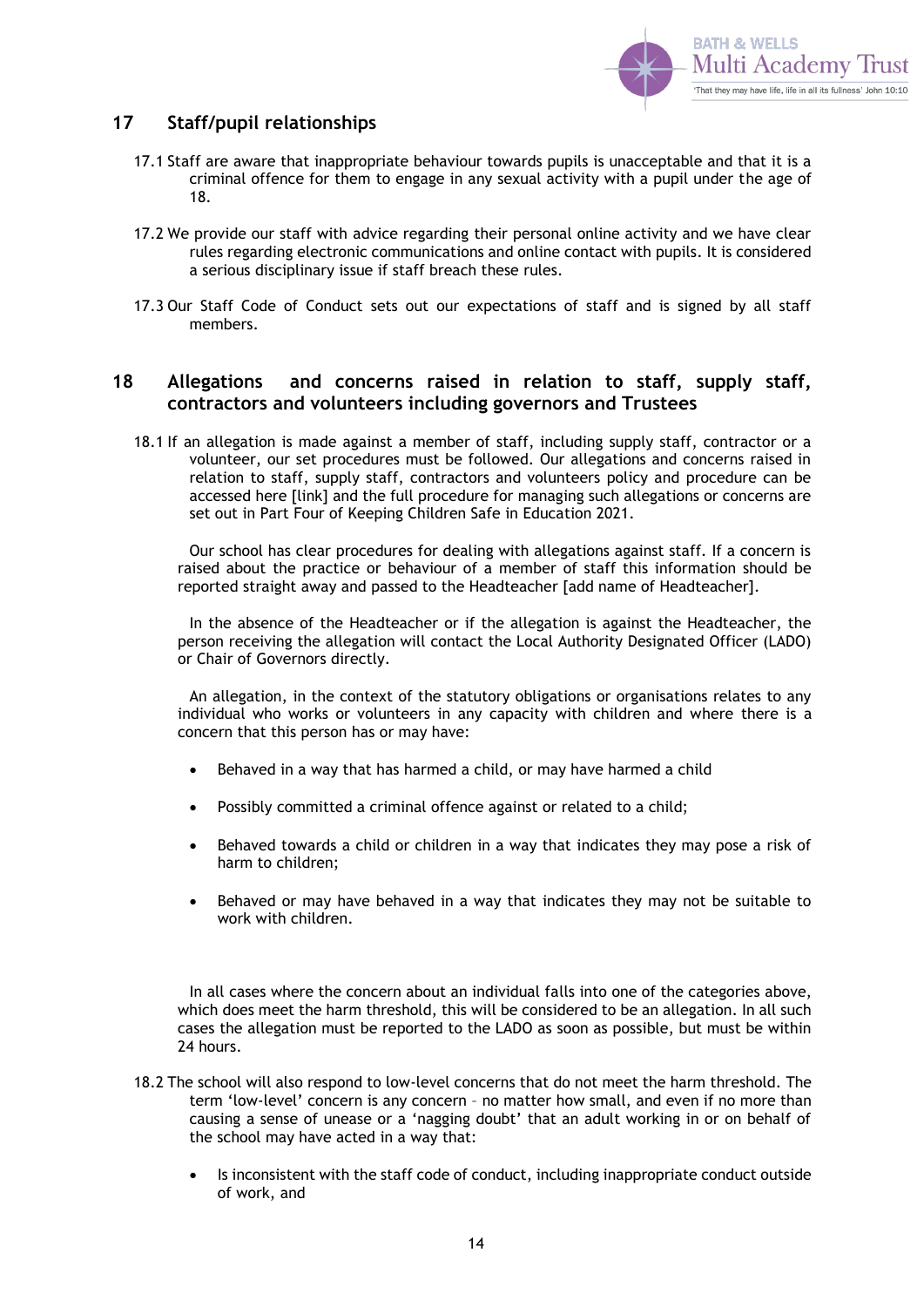

• Does not meet the allegations threshold or is otherwise not considered serious enough to consider a referral to the LADO. (KCSIE para 409)

Examples of such behaviour could include, but are not limited to:

- Being over friendly with children;
- Having favourites;
- Taking photographs of children on their mobile phone;
- Engaging with a child on a one-to-one basis in a secluded area or behind a closed door; or
- Using inappropriate sexualised, intimidating or offensive language (KCSIE para 410)
- 18.3 Any low-level concern must be reported to the DSL, recorded in writing by the DSL and dealt with appropriately. Where a low-level concern is raised about the DSL, it should be shared with the Headteacher. The record should include details of the concern, the context in which the concern arose, and the action taken. The name of the individual sharing their concerns should also be noted, unless they wish to remain anonymous. Staff records should be reviewed so that potential patterns of concerning, problematic or inappropriate behaviour can be identified. Where this is identified, the school will decide on a course of action, either through its disciplinary procedures or where it moves from a concern to meeting the harms threshold, in which case it will be referred to the LADO.
- 18.4 Allegations made against staff who no longer work at the school will be reported to the police.

### <span id="page-14-0"></span>**19 The Role of the LADO**

- 19.1 The LADO is responsible for:
	- Providing advice, information, and guidance to employers and voluntary organisations around allegations and concerns regarding paid and unpaid workers.
	- Managing and overseeing individual cases from all partner agencies.
	- Ensuring the child's voice is heard and that they are safeguarded.
	- Ensuring there is a consistent, fair and thorough process for all adults working with children and young people against whom an allegation is made.
	- Monitoring the progress of cases to ensure they are dealt with as quickly as possible.
	- Recommending a referral and chairing the strategy meeting in cases where the allegation requires investigation by police and social care.

**LADO Contact Details:** 01225 396197

### <span id="page-14-1"></span>**20 Whistle blowing if you have concerns about a colleague**

- 20.1 It is important that all staff and volunteers feel able to raise concerns about a colleague's practice. All such concerns should be reported to the headteacher, unless the complaint is about the headteacher, in which case concern should be reported to the chair of governors.
- 20.2 Staff may also report their concerns directly to children's social care or the police if they believe direct reporting is necessary to secure action.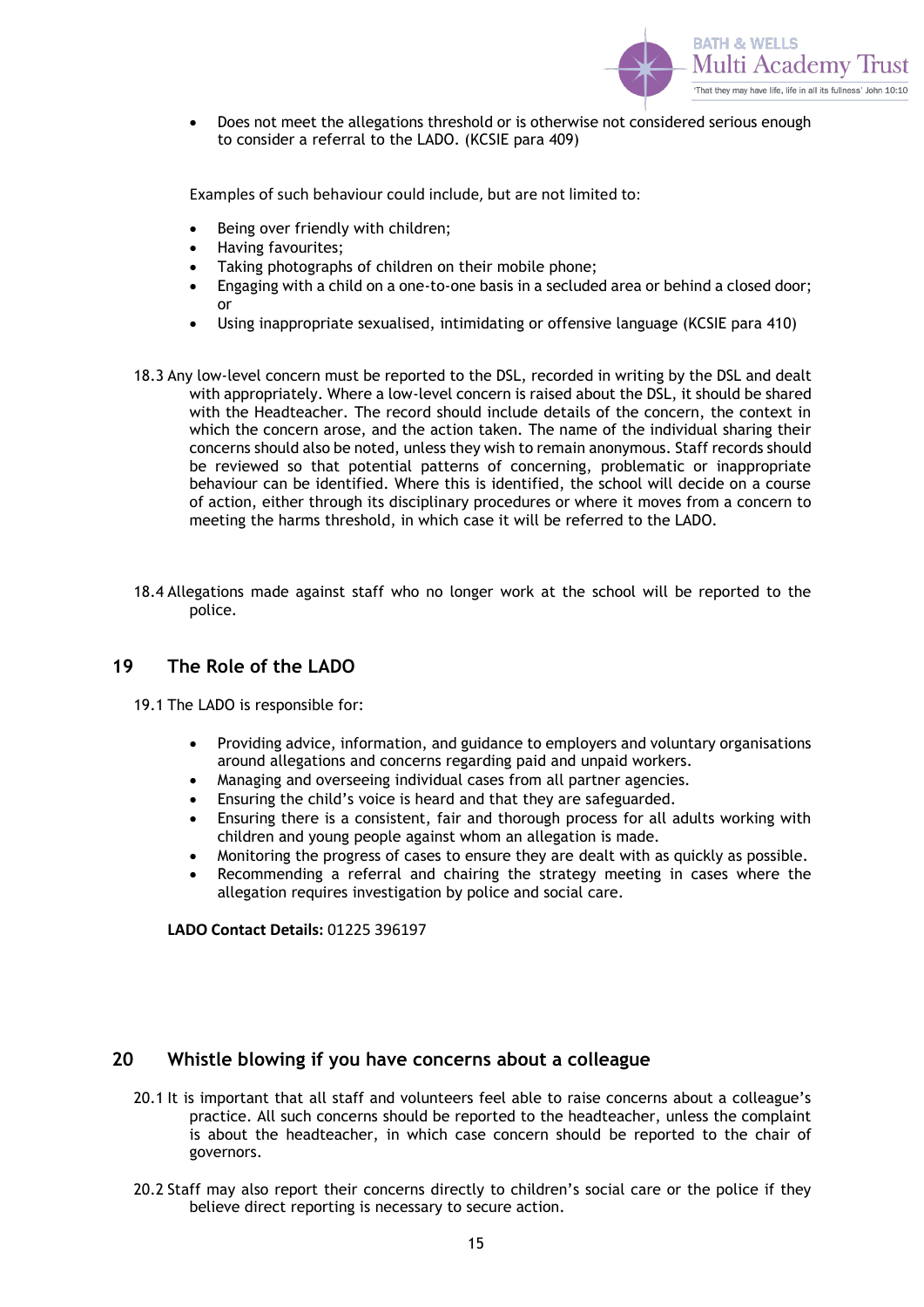

20.3 The school's whistleblowing code [link] allows staff to raise concerns or make allegations and for an appropriate enquiry to take place.

## <span id="page-15-0"></span>**21 Staff training**

- 21.1 Our staff receive appropriate safeguarding and child protection training which is regularly updated. In addition, all staff receive safeguarding and child protection updates on a regular basis to ensure they are up to date and empowered to provide exceptional safeguarding to our pupils. All training is accessed through Edcare, Local Authorities and through attendance at Trust DSL training and networks.
- 21.2 New staff, governors and volunteers receive a briefing during their induction which covers this Child Protection and Safeguarding policy and our staff behaviour policy, how to report and record concerns and information about our Designated Safeguarding Lead and deputy DSLs.

### <span id="page-15-1"></span>**22 Safer Recruitment**

- 22.1.1 The governing body and our senior leadership team are responsible for ensuring we follow recruitment procedures that help to deter, reject or identify people who might harm children. When doing so we check and verify the applicant's identity, qualifications and work history in accordance with Keeping Children Safe in Education 2021 and the local safeguarding partner arrangements.
- 22.1.2 All relevant staff (involved in early years settings and/or before or after school care for children under eight) are made aware of the disqualification from childcare guidance and their obligations to disclose to us relevant information that could lead to disqualification.
- 22.1.3 We ensure that our volunteers are appropriately checked and supervised when in school. We check the identity of all contractors working on site and requests DBS checks where required by Keeping Children Safe in Education 2021. Contractors who have not undergone checks will not be allowed to work unsupervised during the school day.
- 22.1.4 When using supply staff, we will obtain written confirmation from supply agencies or third party organisations that staff they provide have been appropriately checked and are suitable to work with children. Trainee teachers will be checked either by the school or by the training provider, from whom written confirmation will be obtained confirming their suitability to work with children.
- 22.1.5 The school maintains a single central record of recruitment checks undertaken. Our recruitment policy and procedures can be accessed here [link].

### <span id="page-15-2"></span>**23 Site security**

Visitors are asked to sign in at the school reception and are given a badge, which confirms they have permission to be on site. If visitors have undergone the appropriate checks, they can be provided with unescorted access to the school site. Visitors who have not undergone the required checks will be escorted at all times linked to a risk assessment. All visitors will be given guidance highlighting safeguarding arrangements on site.

### <span id="page-15-3"></span>**24 Child protection procedures**

24.1 Recognising abuse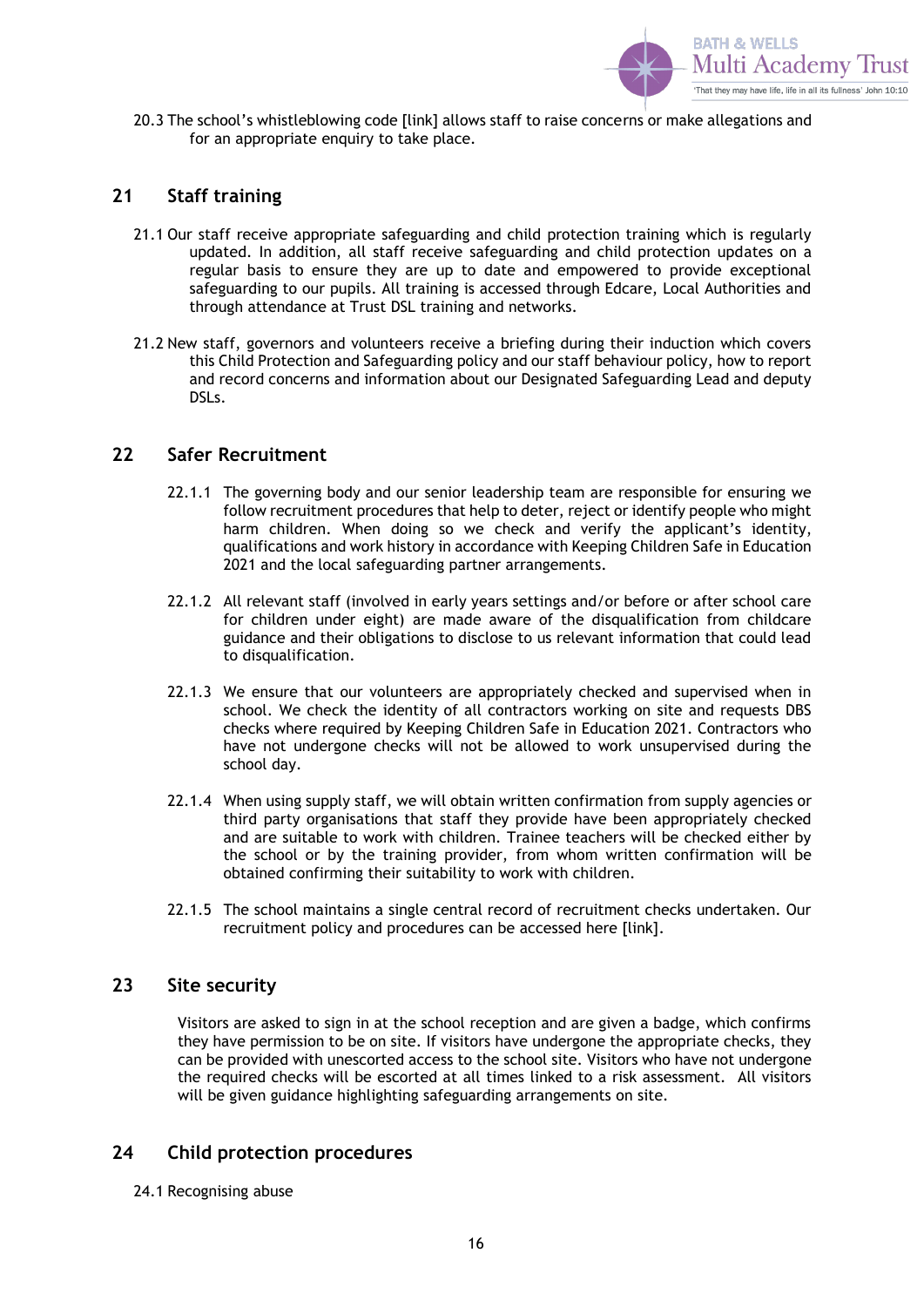

- 24.1.1 Abuse and neglect are forms of maltreatment. Somebody may abuse or neglect a child by inflicting harm or by failing to act to prevent harm. Abuse may be committed by adult men or women and by other children and young people.
- 24.1.2 Keeping Children Safe in Education 2021 refers to four categories of abuse. These are set out at Appendix One along with indicators of abuse.
- 24.2 Taking action
	- 24.2.1 Any child could become a victim of abuse. Key points for staff to remember for taking action are:
	- 24.2.2 in an emergency take the action necessary to help the child, if necessary call 999
	- 24.2.3 complete a record of concern form and report your concern to the DSL as soon as possible
	- 24.2.4 share information on a need-to-know basis only and do not discuss the issue with colleagues, friends or family
- 24.3 If you are concerned about a pupil's welfare
	- 24.3.1 Staff may suspect that a pupil may be at risk. This may be because the pupil's behaviour has changed, their appearance has changed or physical signs are noticed. In these circumstances, staff will give the pupil the opportunity to talk and ask if they are OK.
	- 24.3.2 If the pupil does reveal that they are being harmed, staff should follow the advice below.
- 24.4 If a pupil discloses to you

If a pupil tells a member of staff about a risk to their safety or wellbeing, the staff member will:

- remain calm and not overreact
- allow them to speak freely
- not be afraid of silences
- not ask investigative questions
- give reassuring nods or words of comfort 'I'm so sorry this has happened', 'I want to help', 'This isn't your fault', 'You are doing the right thing in talking to me'
- not automatically offer physical touch as comfort
- let the pupil know that in order to help them they must pass the information on to the DSL
- tell the pupil what will happen next
- complete the **concern form** and pass it to the DSL as soon as possible
- report verbally to the DSL even if the child has promised to do it by themselves
- 24.5 Notifying parents

The school will normally seek to discuss any concerns about a pupil with their parents. If the school believes that notifying parents could increase the risk to the child or exacerbate the problem, advice will first be sought from children's social care and/or the police before parents are notified.

### <span id="page-16-0"></span>**25 Referral to children's social care**

The DSL will make a referral to children's social care if it is believed that a pupil is suffering or is at risk of suffering significant harm. The pupil (subject to their age and understanding) and the parents will be told that a referral is being made, unless to do so would increase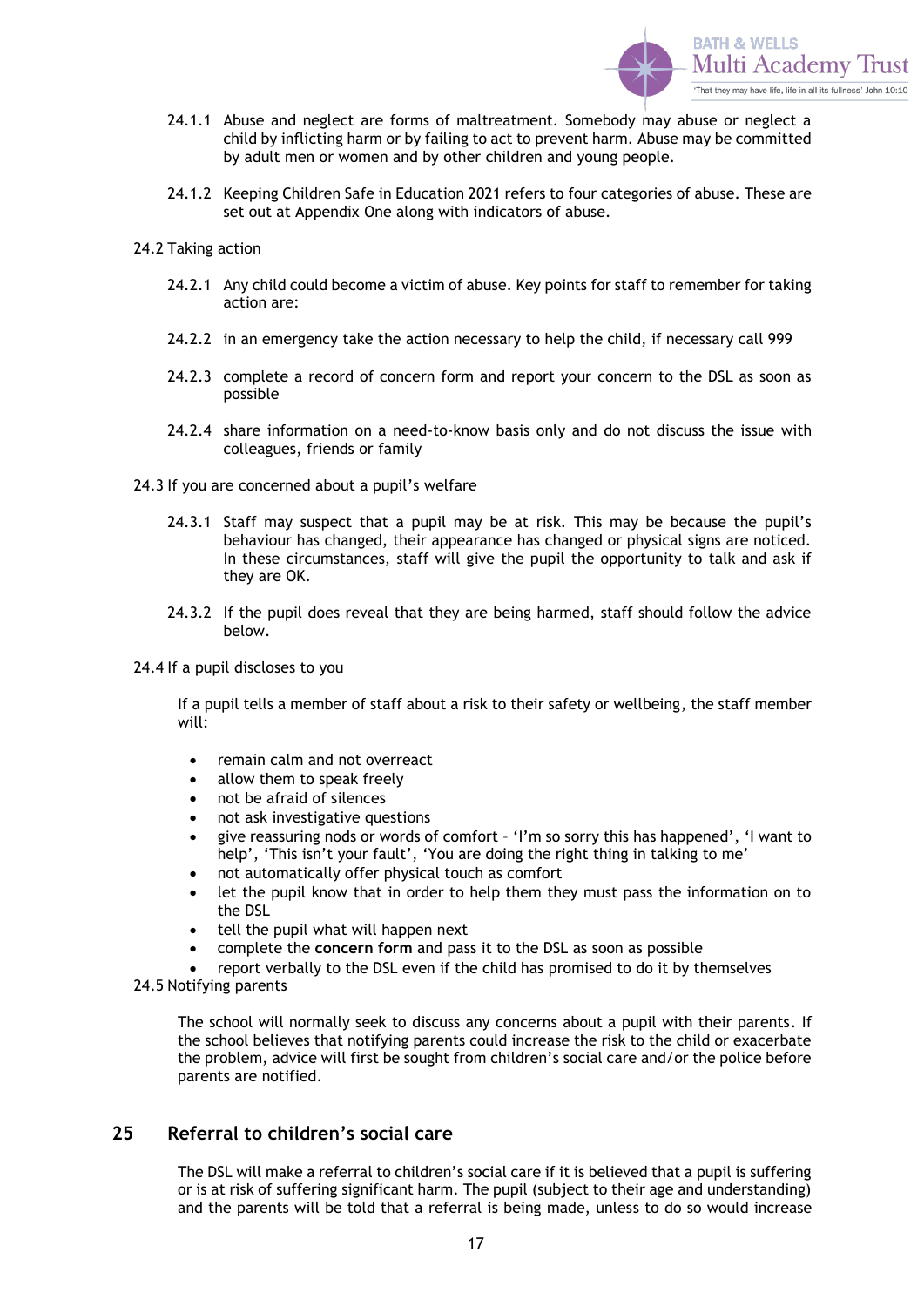

the risk to the child. The Bath and North East Somerset Duty Team can be contacted on 01225 615165. In addition, the school's link Social Worker is Pamela Chambers and can be contacted via: 01225 396220 or [pamela\\_chambers@bathnes.gov.uk](mailto:pamela_chambers@bathnes.gov.uk)

## <span id="page-17-0"></span>**26 Reporting directly to child protection agencies**

Staff should follow the reporting procedures outlined in this policy. However, they may also share information directly with children's social care or the police if they are convinced that a direct report is required or if the Designated Safeguarding Lead, the deputies, the head teacher or the chair of governors are not available and a referral is required immediately. The Bath and North East Somerset Duty Team can be contacted on 01225 615165. In addition, the school's link Social Worker is Pamela Chambers and can be contacted via: 01225 396220 or [pamela\\_chambers@bathnes.gov.uk](mailto:pamela_chambers@bathnes.gov.uk)

## <span id="page-17-1"></span>**27 Confidentiality and sharing information**

27.1 Child protection issues necessitate a high level of confidentiality. Staff should only discuss concerns with the Designated Safeguarding Lead, headteacher or chair of governors.

#### 27.2 Sharing information

- 27.2.1 The DSL will normally obtain consent from the pupil and/or parents to share child protection information. Where there is good reason to do so, the DSL may share information *without* consent, and will record the reason for deciding to do so.
- 27.2.2 Information sharing will take place in a timely and secure manner and only when it is necessary and proportionate to do so and the information to be shared is relevant, adequate and accurate.
- 27.2.3 Information sharing decisions will be recorded, whether or not the decision is taken to share.
- 27.2.4 The UK GDPR and the Data Protection Act 2018 do not prevent school staff from sharing information with relevant agencies, where that information may help to protect a child. If any member of staff receives a request from a pupil or parent to see child protection records, they will refer the request to the Data Protection Officer (DPO). The School's DPO is One West. They can be contacted here: 01225 395959 or [One\\_West@bathnes.gov.uk](mailto:One_West@bathnes.gov.uk)
- 27.3 Storing information
	- 27.3.1 Child protection information will be stored separately from the pupil's school file and the school file will be 'tagged' to indicate that separate information is held. It will be stored and handled in line with our Retention and Destruction Policy.
	- 27.3.2 Our Confidentiality and Information Sharing policy and our Retention and Destruction policy is available to parents and pupils on request.

### <span id="page-17-2"></span>**28 Special Circumstances**

28.1 Looked after children

The most common reason for children becoming looked after is as a result of abuse or neglect. The school ensures that staff have the necessary skills and understanding to keep looked after children safe. Appropriate staff have information about a child's looked after status and care arrangements, including the level of authority delegated to the carer by the authority looking after the child. The designated teacher for looked after children and the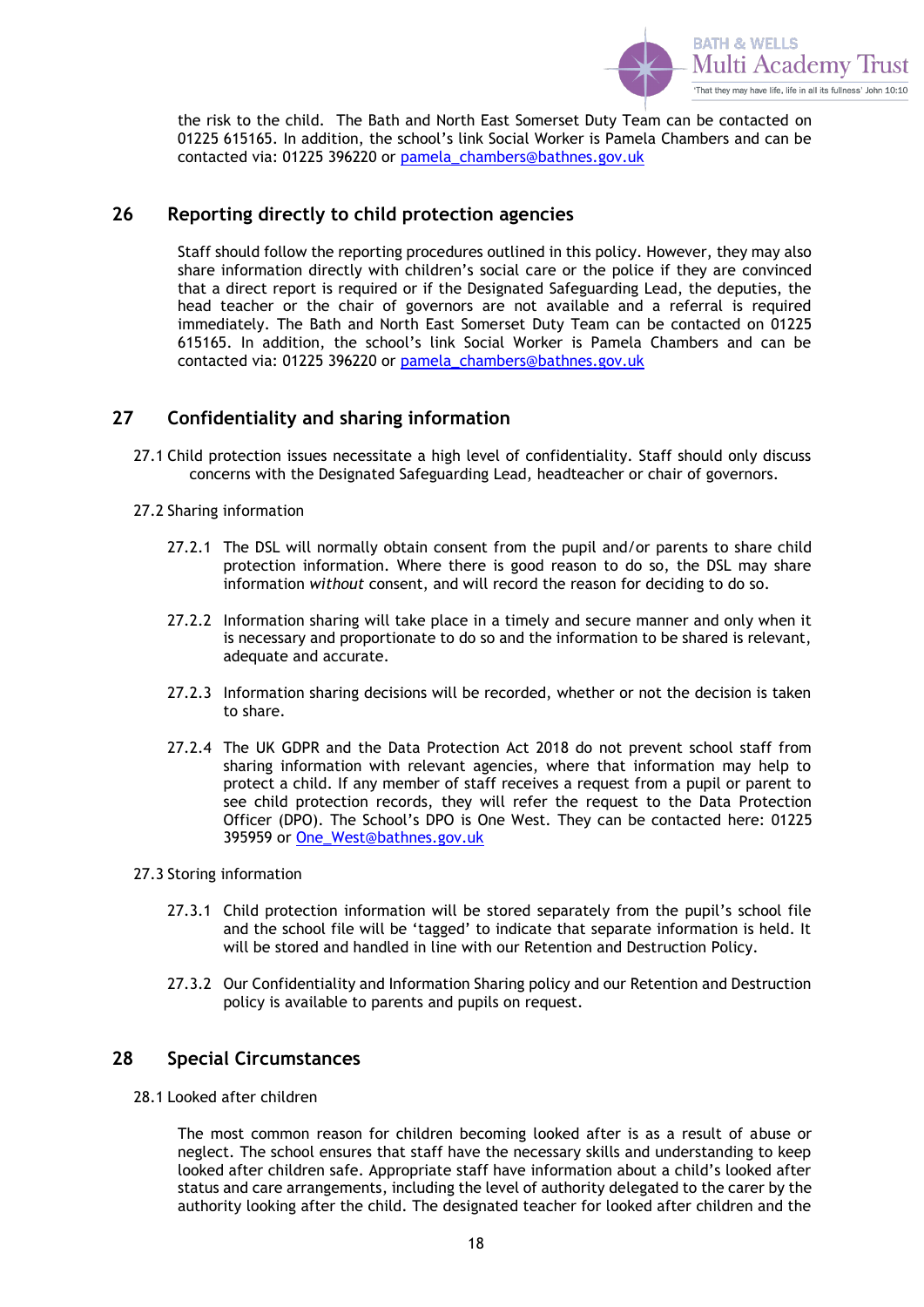

DSL have details of the child's social worker and the name and contact details of the local authority's virtual head for children in care. The Virtual School Head is Sarah Gunner and she can be contacted here: [virtual\\_school@bathnes.gov.uk](mailto:virtual_school@bathnes.gov.uk)

- 28.2 Children who have a social worker
	- 28.2.1 Children may need a social worker due to safeguarding or welfare needs. Local authorities will share this information with us, and the DSL will hold and use this information to inform decision about safeguarding and promoting the child's welfare. the school's link Social Worker is Pamela Chambers and can be contacted via: 01225 396220 or [pamela\\_chambers@bathnes.gov.uk](mailto:pamela_chambers@bathnes.gov.uk)
	- 28.2.2 Some overseas pupils may reside with host families during school terms and we will work with the local authority to check that such arrangements are safe and suitable.
- 28.3 Private fostering arrangements
	- 28.3.1 A private fostering arrangement occurs when someone other than a parent or a close relative cares for a child for a period of 28 days or more, with the agreement of the child's parents. It applies to children under the age of 16, or aged under 18 if the child is disabled. By law, a parent, private foster carer or other persons involved in making a private fostering arrangement must notify children's services as soon as possible.
	- 28.3.2 Where a member of staff becomes aware that a pupil may be in a private fostering arrangement they will tell the DSL and the school will notify the local authority of the circumstances.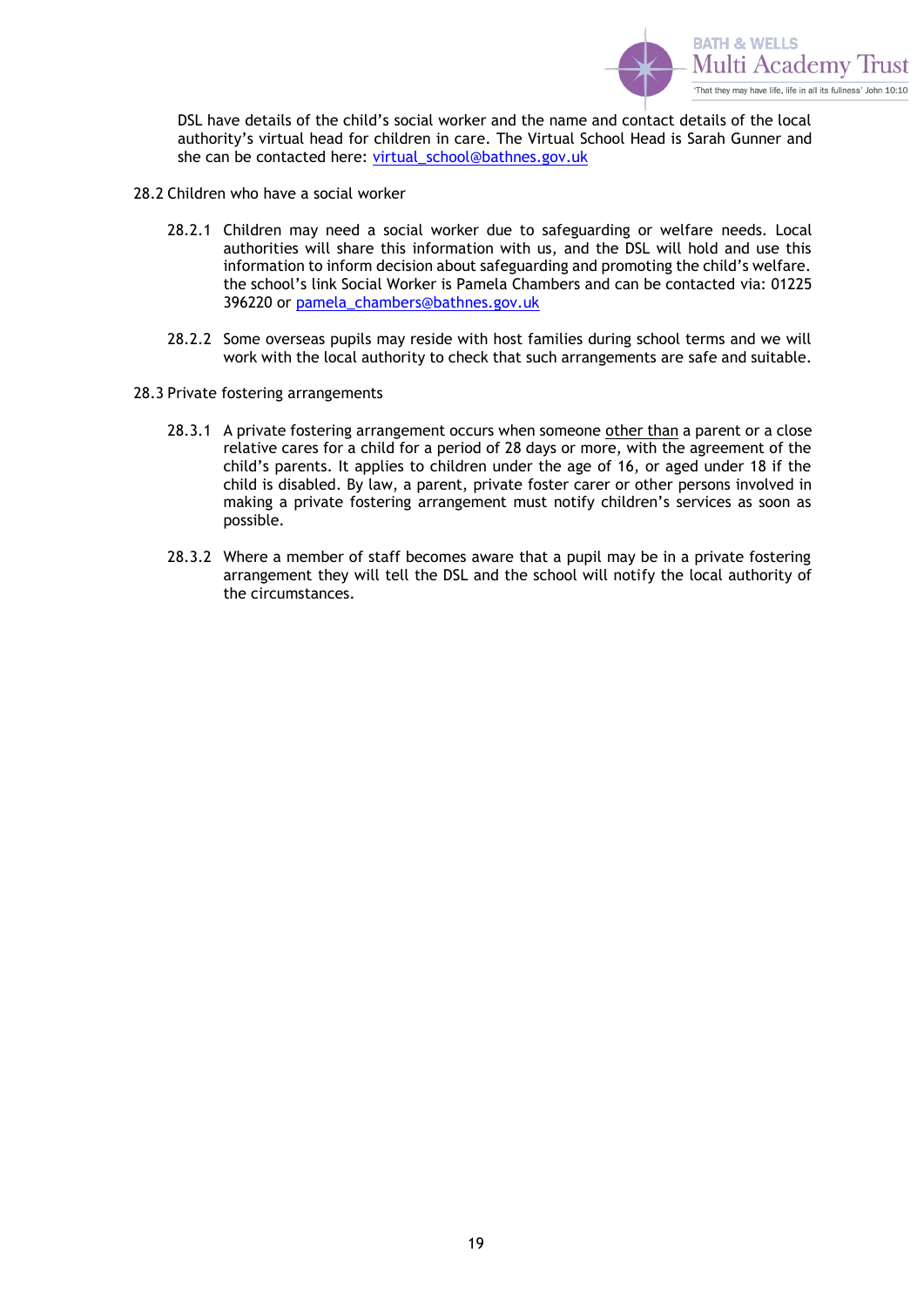

#### <span id="page-19-0"></span>**29 Appendix One - Four categories of abuse**

It is vital that staff are also aware of the range of behavioural indicators of abuse and report any concerns to the designated safeguarding lead. It is the responsibility of staff to report their concerns.

All staff should be aware that abuse, neglect and safeguarding issues are rarely stand-alone events that can be covered by one definition or label. In most cases, multiple issues will overlap with one another.

#### 29.1 Physical abuse

Physical abuse is a form of abuse which may involve hitting, shaking, throwing, poisoning, burning or scalding, drowning, suffocating or otherwise causing physical harm to a child. Physical harm may also be caused when a parent or carer fabricates the symptoms of, or deliberately induces, illness in a child.

#### 29.1.1 Indicators of physical abuse

The following may be indicators of physical abuse:

- have bruises, bleeding, burns, bites, fractures or other injuries
- show signs of pain or discomfort
- keep arms and legs covered, even in warm weather
- be concerned about changing for PE or swimming
- An injury that is not consistent with the account given
- Symptoms of drug or alcohol intoxication or poisoning
- Inexplicable fear of adults or over-compliance
- Violence or aggression towards others including bullying
- Isolation from peers

#### 29.2 Emotional abuse

Emotional abuse is the persistent emotional maltreatment of a child such as to cause severe and persistent adverse effects on the child's emotional development. It may involve conveying to a child that they are worthless or unloved, inadequate, or valued only insofar as they meet the needs of another person. It may include not giving the child opportunities to express their views, deliberately silencing them or 'making fun' of what they say or how they communicate. It may feature age or developmentally inappropriate expectations being imposed on children. These may include interactions that are beyond a child's developmental capability, as well as overprotection and limitation of exploration and learning, or preventing the child participating in normal social interaction. It may involve seeing or hearing the ill-treatment of another. It may involve serious bullying (including cyber bullying), causing children frequently to feel frightened or in danger, or the exploitation or corruption of children. Some level of emotional abuse is involved in all types of maltreatment of a child, although it may occur alone.

#### 29.2.1 Indicators of emotional abuse

The following may be indicators of emotional abuse:

- The child consistently describes him/herself in negative ways
- Over-reaction to mistakes
- Delayed physical, mental or emotional development
- Inappropriate emotional responses, fantasies
- Self-harm
- drug or solvent abuse
- Running away
- Appetite disorders anorexia nervosa, bulimia; or
- Soiling, smearing faeces, enuresis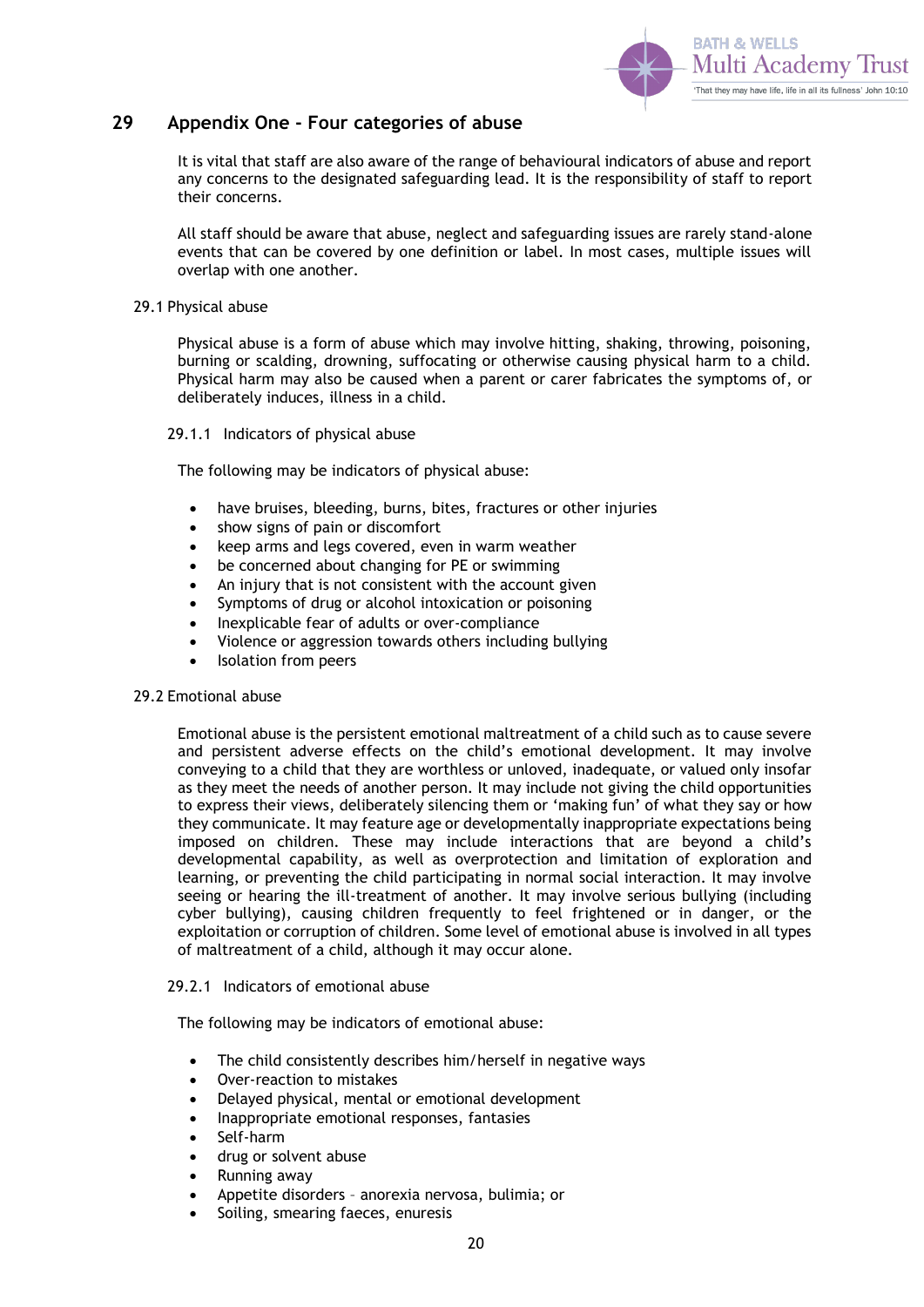

#### 29.3 Sexual abuse

Sexual abuse involves forcing or enticing a child or young person to take part in sexual activities, not necessarily involving a high level of violence, whether or not the child is aware of what is happening. The activities may involve physical contact, including assault by penetration (for example, rape or oral sex) or non-penetrative acts such as masturbation, kissing, rubbing and touching outside of clothing. They may also include non-contact activities, such as involving children in looking at, or in the production of, sexual images, watching sexual activities, encouraging children to behave in sexually inappropriate ways, or grooming a child in preparation for abuse. Sexual abuse is not solely perpetrated by adult males. Women can also commit acts of sexual abuse, as can other children.

#### 29.3.1 Indicators of sexual abuse

The following may be indicators of sexual abuse:

- Sexually explicit play or behaviour or age-inappropriate knowledge
- Aggressive behaviour including sexual harassment or molestation
- Reluctance to undress for PE or swimming
- Anal or vaginal discharge, soreness or scratching
- Bruises or scratches in the genital area
- Reluctance to go home
- Refusal to communicate
- Depression or withdrawal
- isolation from peer group
- Eating disorders, for example anorexia nervosa and bulimia
- self-harm
- substance abuse
- acquire gifts such as money or a mobile phone from new 'friends'

#### 29.4 Neglect

Neglect is the persistent failure to meet a child's basic physical and/or psychological needs, likely to result in the serious impairment of the child's health or development. Neglect may occur during pregnancy, for example, as a result of maternal substance abuse. Once a child is born, neglect may involve a parent or carer failing to:

- provide adequate food, clothing and shelter (including exclusion from home or abandonment);
- protect a child from physical and emotional harm or danger;
- ensure adequate supervision (including the use of inadequate care-givers); or
- ensure access to appropriate medical care or treatment. It may also include neglect of, or unresponsiveness to, a child's basic emotional needs.
- 29.4.1 Indicators of neglect
	- The following may be indicators of neglect:
	- Constant hunger or stealing, scavenging and/or hoarding food
	- Frequent tiredness
	- Frequently dirty or unkempt
	- Poor attendance or often late
	- Poor concentration
	- Illnesses or injuries that are left untreated
	- Failure to achieve developmental milestones or to develop intellectually or socially
	- Responsibility for activity that is not age appropriate such as cooking, ironing, caring for siblings
	- The child is left at home alone or with inappropriate carers